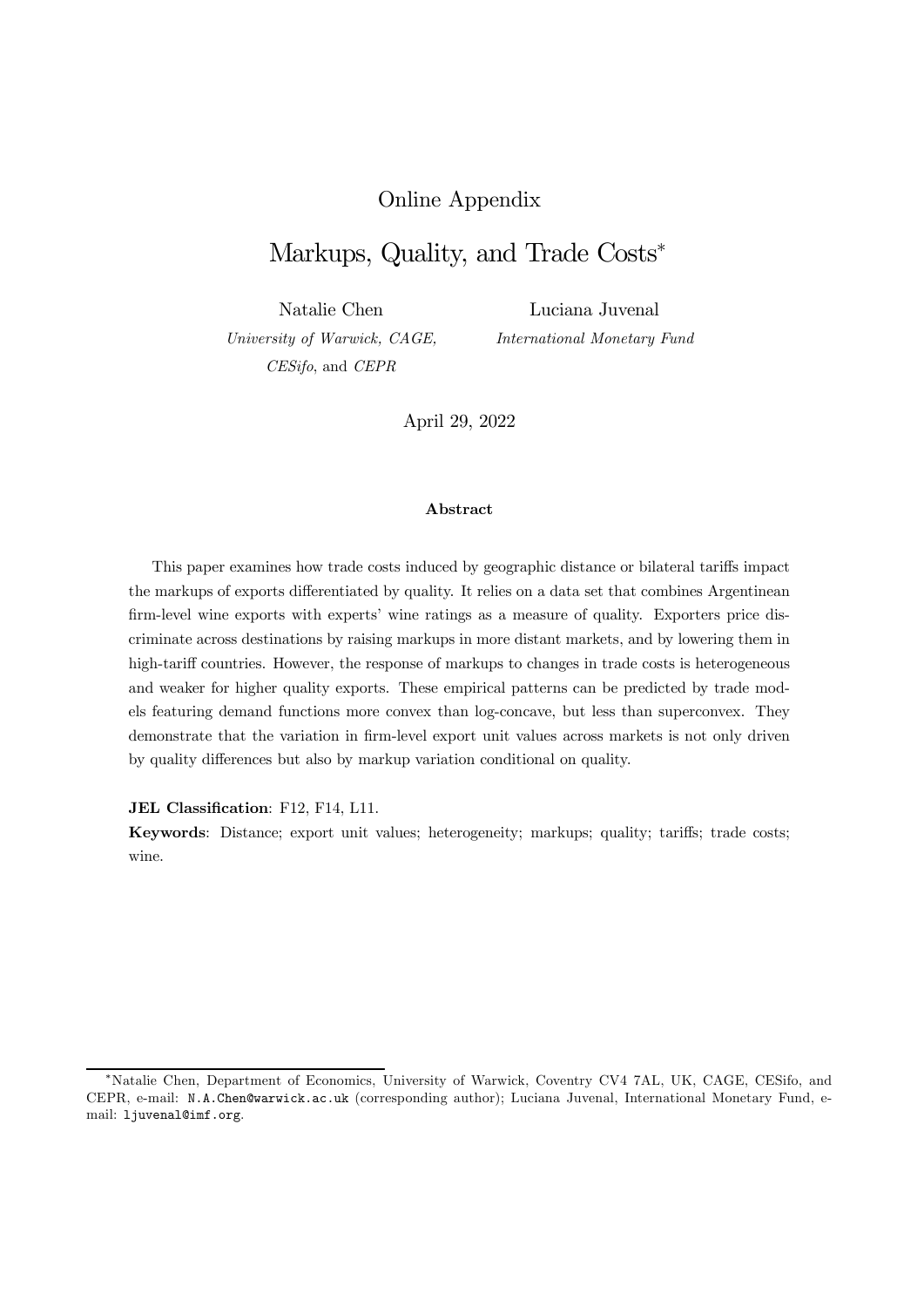# Contents

|    |            | A List of Destination Countries  | 1              |
|----|------------|----------------------------------|----------------|
| B. |            | <b>Extensions</b>                | $\bf{2}$       |
|    | B.1        |                                  | $\overline{2}$ |
|    |            |                                  | $\overline{4}$ |
| C  |            | Robustness                       | 5              |
|    |            |                                  | $\mathbf{5}$   |
|    | C.2        |                                  | 6              |
|    | C.3        |                                  | 9              |
|    | C.4        |                                  | 12             |
|    | C.5        |                                  | 12             |
|    | C.6        |                                  | 13             |
|    |            | D Export Volumes                 | 13             |
|    |            | E Perceived Elasticity of Demand | 14             |
|    | References |                                  | 16             |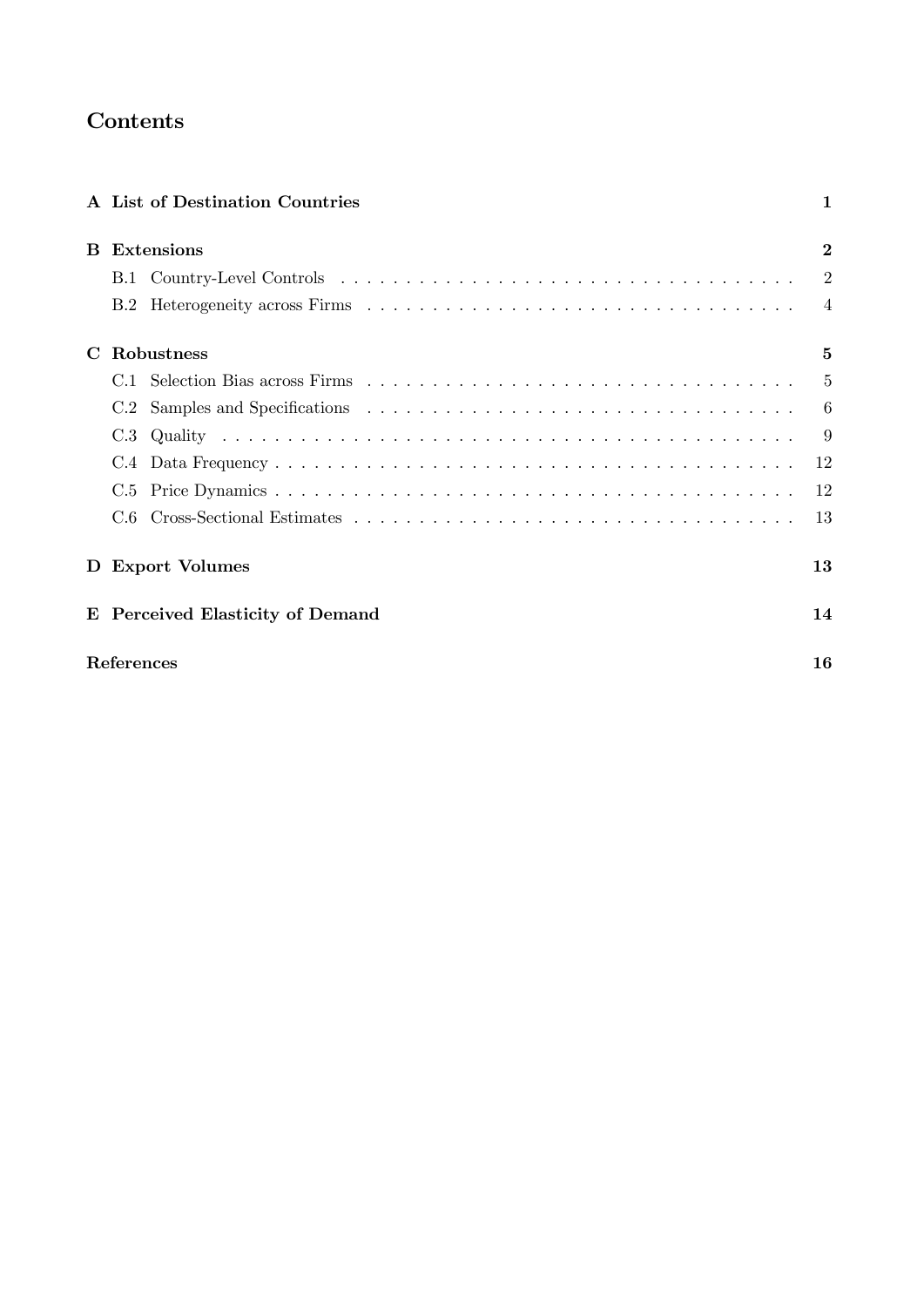## A List of Destination Countries

Table A1 lists the 92 destination countries included in our sample and provides the number of observations for each country. The US, followed by Brazil and the UK, have the largest coverages.

| Country                   | Observations   | Country                 | Observations | Country                   | Observations   |
|---------------------------|----------------|-------------------------|--------------|---------------------------|----------------|
| Albania $\overline{\ast}$ | $\overline{2}$ | Greece                  | 98           | Panama                    | 1,085          |
| $Angola^*$                | 124            | Grenada                 | $\bf 5$      | Paraguay                  | 1,167          |
| Antigua and Barbuda       | 110            | Guatemala               | 468          | Peru                      | 2,218          |
| Australia                 | 354            | Haiti*                  | 110          | Philippines               | 194            |
| Austria                   | 350            | Honduras                | 203          | Poland                    | 836            |
| Bahamas                   | $\overline{7}$ | Hong Kong*              | 970          | Portugal                  | 123            |
| Barbados                  | 101            | Hungary                 | 44           | Qatar                     | $\sqrt{3}$     |
| $Belarus*$                | 21             | $I$ celand <sup>*</sup> | 228          | Romania <sup>*</sup>      | 8              |
| Belgium                   | 1,372          | India                   | 82           | Russia                    | 680            |
| Belize <sup>*</sup>       | 34             | Ireland                 | 846          | Saint Lucia*              | 23             |
| Benin                     | 6              | Israel                  | 237          | Singapore                 | 706            |
| <b>Bolivia</b>            | 826            | Italy                   | $523\,$      | Slovakia                  | 130            |
| <b>Brazil</b>             | 4,687          | Jamaica                 | 36           | Slovenia <sup>*</sup>     | $\overline{7}$ |
| Bulgaria                  | 126            | Japan                   | 1,177        | South $\mathrm{Africa}^*$ | 38             |
| Canada                    | 2,949          | $Jordan^*$              | $\sqrt{2}$   | South Korea <sup>*</sup>  | 469            |
| Chile                     | 297            | Kazakhstan*             | 27           | Spain                     | 876            |
| $China^*$                 | 846            | Kenya <sup>*</sup>      | $5\,$        | Sri Lanka                 | 18             |
| Colombia                  | 1,720          | Latvia                  | 337          | Suriname                  | 33             |
| Costa Rica                | 1,022          | Lithuania               | 220          | Sweden                    | 631            |
| Croatia <sup>*</sup>      | 30             | Luxembourg              | 93           | Switzerland               | 1,217          |
| Cyprus                    | 135            | Malaysia                | 598          | Thailand                  | 200            |
| Czech Republic            | 737            | $Maldives*$             | $\sqrt{2}$   | Trinidad and Tobago       | 231            |
| $\label{eq:1}$ Denmark    | 1,811          | Malta                   | 155          | Turkey                    | 79             |
| Dominican Republic*       | 481            | Mauritius <sup>*</sup>  | 57           | $Uk^$ aine $*$            | 165            |
| Ecuador                   | 794            | Mexico                  | 2,010        | United Arab Emirates      | 256            |
| El Salvador               | 363            | Mongolia <sup>*</sup>   | 19           | United Kingdom            | 3,894          |
| Estonia <sup>*</sup>      | 69             | Netherlands             | 2,258        | United States             | 7,525          |
| Finland                   | 745            | New Zealand             | 189          | Uruguay                   | 1,362          |
| France                    | 1,476          | Nicaragua               | 141          | Venezuela                 | 599            |
| Germany                   | 1,816          | Nigeria                 | $\sqrt{2}$   | Vietnam                   | 160            |
| Ghana                     | 77             | Norway*                 | 384          |                           |                |

Table A1: Destination Countries and Sample Coverage

Notes: Data from NOSIS.  $*$  indicates the countries for which the frequency and coverage ratios of non-tariff measures for food imports are not available (see Section 3.2).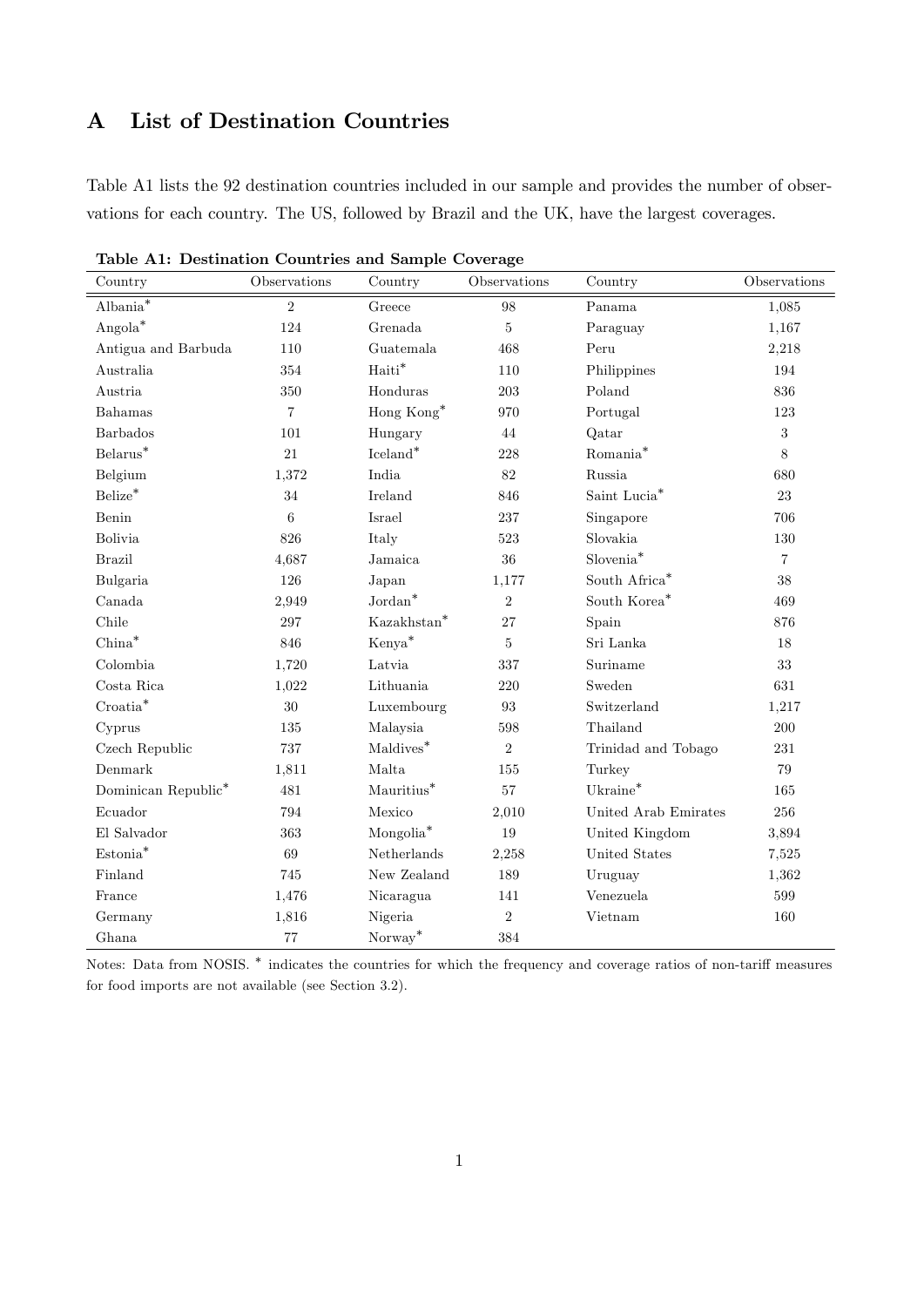## B Extensions

Our estimates may be biased if distance and tariffs are correlated with other country-level characteristics affecting the pricing decisions of exporters in each quality segment. To address this issue, we extend our analysis by controlling for additional country-level variables (depending on data availability, the sample sizes may vary across specifications). We also investigate whether the heterogeneous effects of distance and tariffs on markups vary across different types of exporters.

#### B.1 Country-Level Controls

In Chen and Juvenal (2016) we show that the markups of higher quality exports are more sensitive to real exchange rate changes. To ensure that our results are not driven by the heterogeneous pricingto-market behavior of exporters, we estimate equation (1) and control for the real exchange rate between the Argentinean peso and the importer's currency and its interaction with (demeaned) quality. The real exchange rate is defined as the ratio of consumer price indices times the yearly-average nominal exchange rate (International Financial Statistics of the International Monetary Fund), and an increase indicates a real depreciation of the Argentinean peso. Column (1) of Table B1 shows that controlling for the heterogeneous effects of real exchange rates does not substantially modify the size and significance of the coefficients on distance and tariffs and their interactions with quality.

|                                                     | $\left(1\right)$       | $\left( 2\right)$      | (3)                    | $\left( 4\right)$      |
|-----------------------------------------------------|------------------------|------------------------|------------------------|------------------------|
| In Distance                                         | $0.033***$<br>(0.009)  | $0.028***$<br>(0.010)  | $0.039***$<br>(0.013)  | $0.021***$<br>(0.009)  |
| In Distance $\times$ Quality                        | $-0.004***$<br>(0.001) | $-0.005***$<br>(0.001) | $-0.005***$<br>(0.001) | $-0.004***$<br>(0.001) |
| $\ln(1 + \text{Tariffs})$                           | $-0.095**$<br>(0.044)  | $-0.077*$<br>(0.039)   | $-0.100*$<br>(0.059)   | $-0.133***$<br>(0.044) |
| $\ln(1 + \text{Tariffs}) \times$ Quality            | $0.014***$<br>(0.007)  | $0.017***$<br>(0.008)  | $0.019*$<br>(0.010)    | $0.014*$<br>(0.007)    |
| In Real exchange rate                               | 0.023<br>(0.024)       |                        |                        |                        |
| In Real exchange rate $\times$ Quality              | $0.011**$<br>(0.004)   |                        |                        |                        |
| $\ln(1 + \text{Wine production/capita})$            |                        | $-0.008$<br>(0.011)    |                        |                        |
| $\ln(1 +$ Wine production/capita) $\times$ Quality  |                        | 0.000<br>(0.001)       |                        |                        |
| In Wine consumption/capita                          |                        |                        | $-0.009$<br>(0.009)    |                        |
| In Wine consumption/capita $\times$ Quality         |                        |                        | 0.000<br>(0.001)       |                        |
| $\ln(1 + \text{Alcohol tax})$                       |                        |                        |                        | $-0.073$<br>(0.047)    |
| $\ln(1 + \text{Alcohol tax}) \times \text{Quality}$ |                        |                        |                        | $-0.006$<br>(0.007)    |
| R-squared                                           | 0.767                  | 0.767                  | 0.764                  | 0.771                  |
| Observations                                        | 51,970                 | 45,340                 | 36,266                 | 41,608                 |

Table B1: Country-Level Controls (1)

Notes: The dependent variable is the (log) FOB unit value of exports (in US dollars per liter). Quality is demeaned. Wineyear fixed effects are included. Robust standard errors adjusted for clustering by destination-year between parentheses. \*\*\*, \*\*, and \* indicate significance at the one, five, and ten percent levels. GDP, GDP per capita, and remoteness are included (not reported).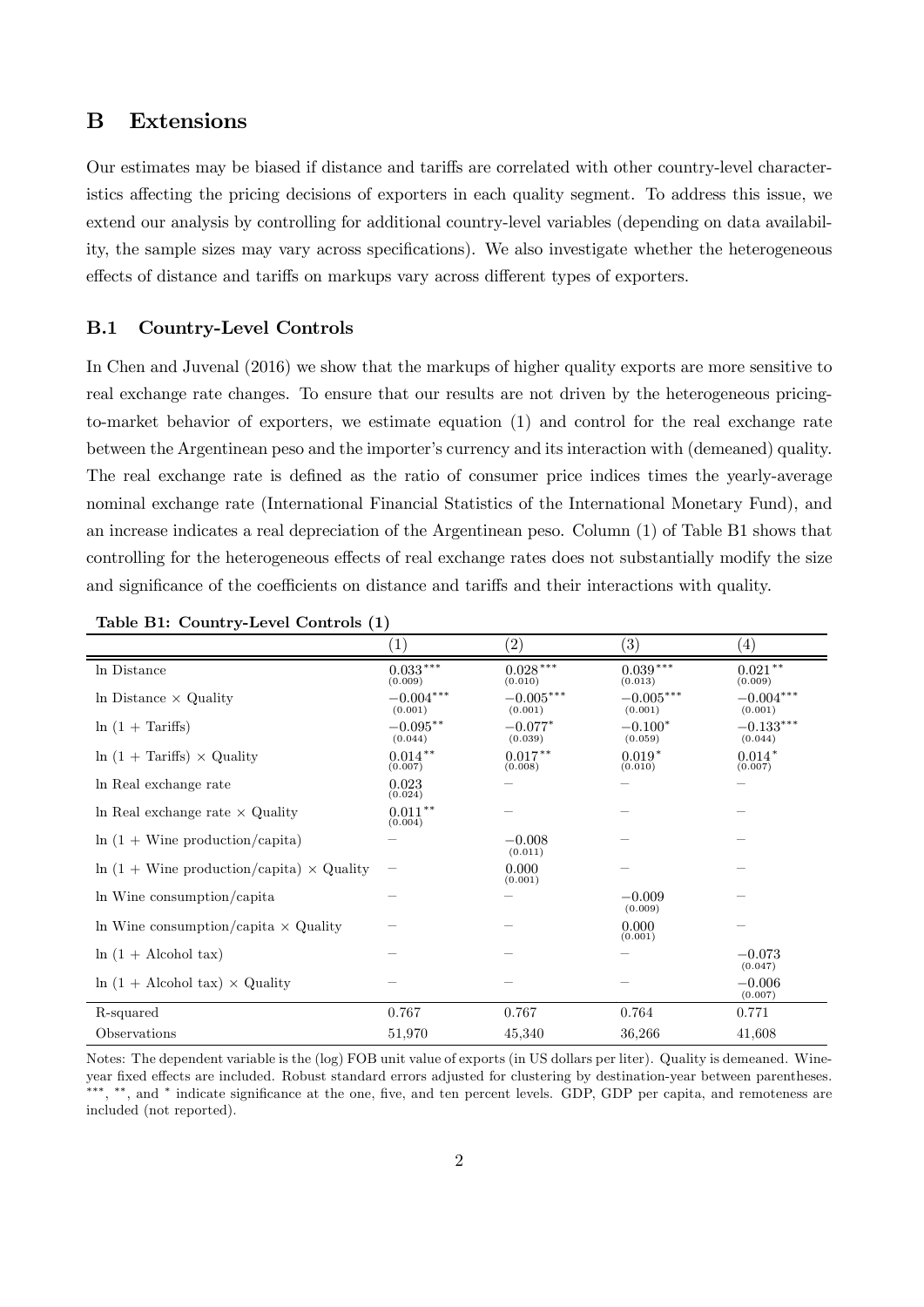Markups may also depend on each destination country's wine production or consumption patterns. In columns (2) and (3) we control for each country's wine production or consumption per capita (in liters) and their interactions with (demeaned) quality (Anderson and Nelgen, 2011). To include the countries not producing wine in the sample, we use the logarithm of one plus per capita wine production. The coefficients on these additional variables are insignificant, and our results for distance and tariffs continue to hold.

In column (4) we control for each destination country's (logarithm of one plus) value-added taxes on alcohol and their interaction with (demeaned) quality. Some countries charge alcohol taxes on a perunit basis, but the data (for 2016) are reported in percentage terms only (World Health Organization). Data for the US are not available as alcohol taxes vary across US states. The coefficients on alcohol taxes and their interaction with quality are insignificant, while the coefficients on distance and tariffs and their interactions with quality continue to be significant and with expected signs.

|                                          | (1)                     | $\left( 2\right)$      | (3)                    | (4)                    |
|------------------------------------------|-------------------------|------------------------|------------------------|------------------------|
| In Distance                              | $0.055***$<br>(0.015)   | $0.031***$<br>(0.009)  | $0.031***$<br>(0.009)  | $0.032***$<br>(0.009)  |
| In Distance $\times$ Quality             | $-0.008***$<br>(0.002)  | $-0.004***$<br>(0.001) | $-0.005***$<br>(0.001) | $-0.008***$<br>(0.001) |
| $\ln(1 + \text{Tariffs})$                | $-0.057$<br>(0.035)     | $-0.090**$<br>(0.043)  | $-0.090**$<br>(0.043)  | $-0.091**$<br>(0.043)  |
| $\ln(1 + \text{Tariffs}) \times$ Quality | $0.014***$<br>(0.007)   | $0.015***$<br>(0.007)  | $0.017***$<br>(0.007)  | $0.011*$<br>(0.006)    |
| In Wine import share                     | $0.030\,***$<br>(0.011) |                        |                        |                        |
| In Wine import share $\times$ Quality    | $-0.002*$<br>(0.001)    |                        |                        |                        |
| ln GDP                                   |                         | $-0.023***$<br>(0.003) |                        |                        |
| In GDP $\times$ Quality                  |                         | $-0.001$<br>(0.001)    |                        |                        |
| $ln$ GDP/capita                          |                         |                        | $0.021***$<br>(0.008)  |                        |
| $\ln$ GDP/capita $\times$ Quality        |                         |                        | $-0.001$<br>(0.001)    |                        |
| In Remoteness                            |                         |                        |                        | $0.061***$<br>(0.019)  |
| In Remoteness $\times$ Quality           |                         |                        |                        | $-0.006***$<br>(0.002) |
| R-squared                                | 0.768                   | 0.767                  | 0.767                  | 0.768                  |
| Observations                             | 52,893                  | 52,894                 | 52,894                 | 52,894                 |

Table B2: Country-Level Controls (2)

Notes: The dependent variable is the (log) FOB unit value of exports (in US dollars per liter). Quality is demeaned. Wineyear fixed effects are included. Robust standard errors adjusted for clustering by destination-year between parentheses. \*\*\*, \*\*, and \* indicate significance at the one, five, and ten percent levels. GDP, GDP per capita, and remoteness are included in all regressions (but are only reported when interacted with quality).

Markups could also be affected by the intensity of import competition for wine in each country. In column (1) of Table B2 we interact each country's annual share of wine import quantities (HS code 22.04 from the BACI data set, see Gaulier and Zignago, 2010) from Argentina with (demeaned) quality. The effects of distance and tariffs on markups remain heterogeneous across quality levels (the coefficient on tariffs at the mean value of quality is insignificant).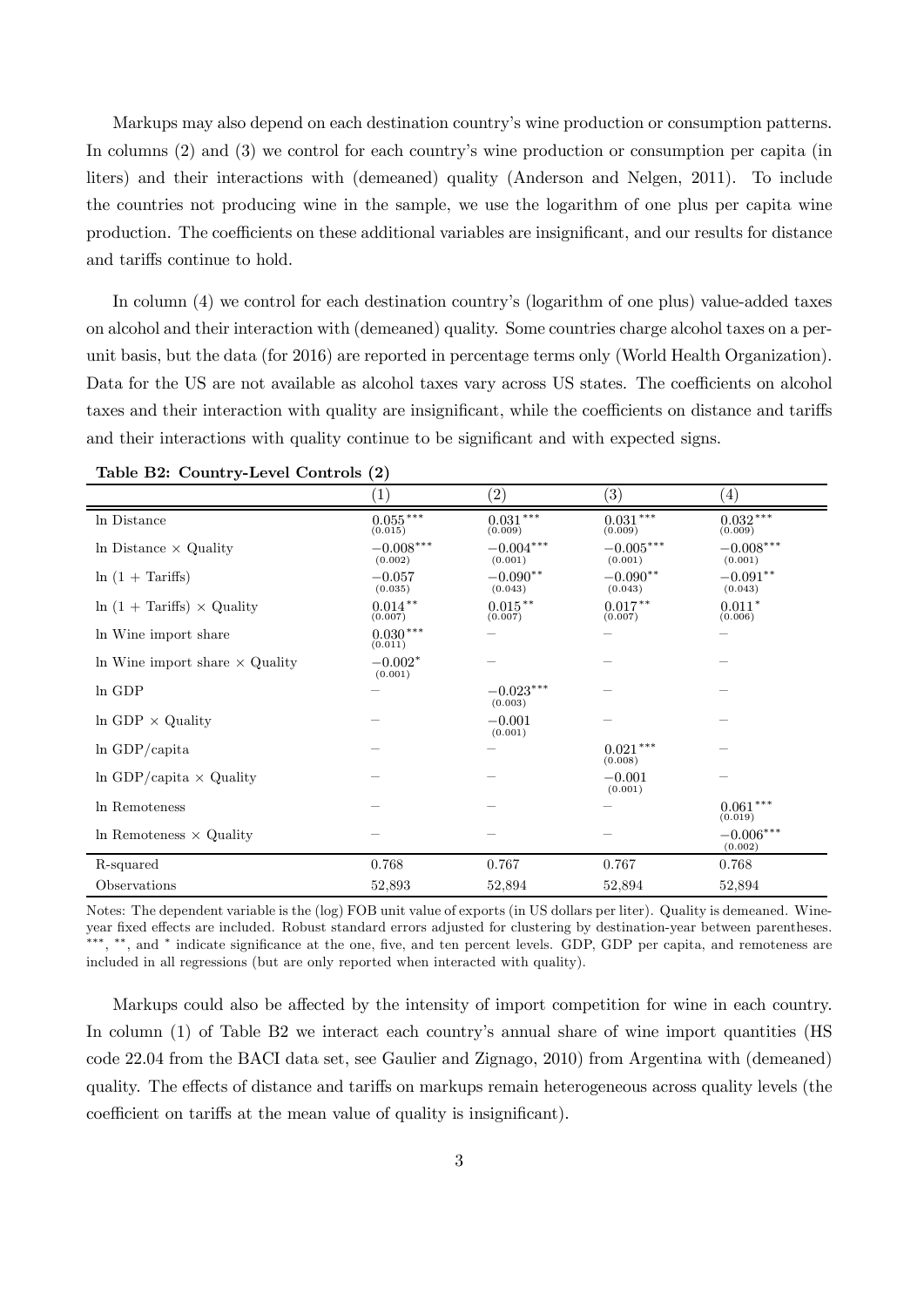Finally, in columns (2) to (4) we interact the time-varying destination controls that we include in our main regressions (GDP, GDP per capita, and remoteness) with (demeaned) quality (Chen and Juvenal, 2018). In all cases, the results for distance and tariffs continue to hold.

#### B.2 Heterogeneity across Firms

We explore whether our results vary across exporters depending on their average quality, their size, and their export market shares. To identify differential effects, we estimate equation (1) and we multiply the distance and tariff interaction terms with dummy variables for the higher/lower quality firms, the larger/smaller firms, and the exporters with larger/smaller export market shares.

To compare higher with lower quality exporters we divide our sample at the  $25<sup>th</sup>$  percentile of average firm-level quality. We define a lower quality exporter as one which average quality is below the  $25<sup>th</sup>$  percentile. As shown in column (1) of Table B3, the interactions of distance and tariffs with quality are significant for the higher quality firms only.

|                                                                           | (1)                    | (2)                    | $\left( 3\right)$      |
|---------------------------------------------------------------------------|------------------------|------------------------|------------------------|
| In Distance                                                               | $0.034***$<br>(0.009)  | $0.031***$<br>(0.009)  | $0.025***$<br>(0.008)  |
| In Distance $\times$ Quality $\times$ High quality firms                  | $-0.006***$<br>(0.001) |                        |                        |
| In Distance $\times$ Quality $\times$ Low quality firms                   | $-0.002$<br>(0.002)    |                        |                        |
| In Distance $\times$ Quality $\times$ Large firms                         |                        | $-0.005***$<br>(0.001) |                        |
| In Distance $\times$ Quality $\times$ Small firms                         |                        | $-0.005**$<br>(0.002)  |                        |
| In Distance $\times$ Quality $\times$ High market share firms             |                        |                        | $-0.005***$<br>(0.001) |
| In Distance $\times$ Quality $\times$ Low market share firms              |                        |                        | $-0.005***$<br>(0.001) |
| $\ln(1 + \text{Tariffs})$                                                 | $-0.105**$<br>(0.045)  | $-0.091**$<br>(0.043)  | $-0.087**$<br>(0.041)  |
| $\ln(1 + \text{Tariffs}) \times$ Quality $\times$ High quality firms      | $0.025***$<br>(0.009)  |                        |                        |
| $\ln(1 + \text{Tariffs}) \times$ Quality $\times$ Low quality firms       | $-0.001$<br>(0.011)    |                        |                        |
| $\ln(1 + \text{Tariffs}) \times$ Quality $\times$ Large firms             |                        | $0.020***$<br>(0.007)  |                        |
| $\ln(1 + \text{Tariffs}) \times$ Quality $\times$ Small firms             |                        | 0.011<br>(0.012)       |                        |
| $\ln(1 + \text{Tariffs}) \times$ Quality $\times$ High market share firms |                        |                        | $0.024***$<br>(0.007)  |
| $\ln(1 + \text{Tariffs}) \times$ Quality $\times$ Low market share firms  |                        |                        | 0.003<br>(0.014)       |
| R-squared                                                                 | 0.767                  | 0.767                  | 0.770                  |
| Observations                                                              | 52,894                 | 52,894                 | 52,894                 |

Table B3: Heterogeneity across Firms

Notes: The dependent variable is the (log) FOB unit value of exports (in US dollars per liter). Quality is demeaned. Wineyear fixed effects are included. Robust standard errors adjusted for clustering by destination-year between parentheses. \*\*\* and \*\* indicate significance at the one and five percent levels. GDP, GDP per capita, and remoteness are included (not reported). A dummy variable for high market share firms (not reported) is also included in column (3).

As more productive firms tend to charge higher markups (Bellone, Musso, Nesta, and Warzynski,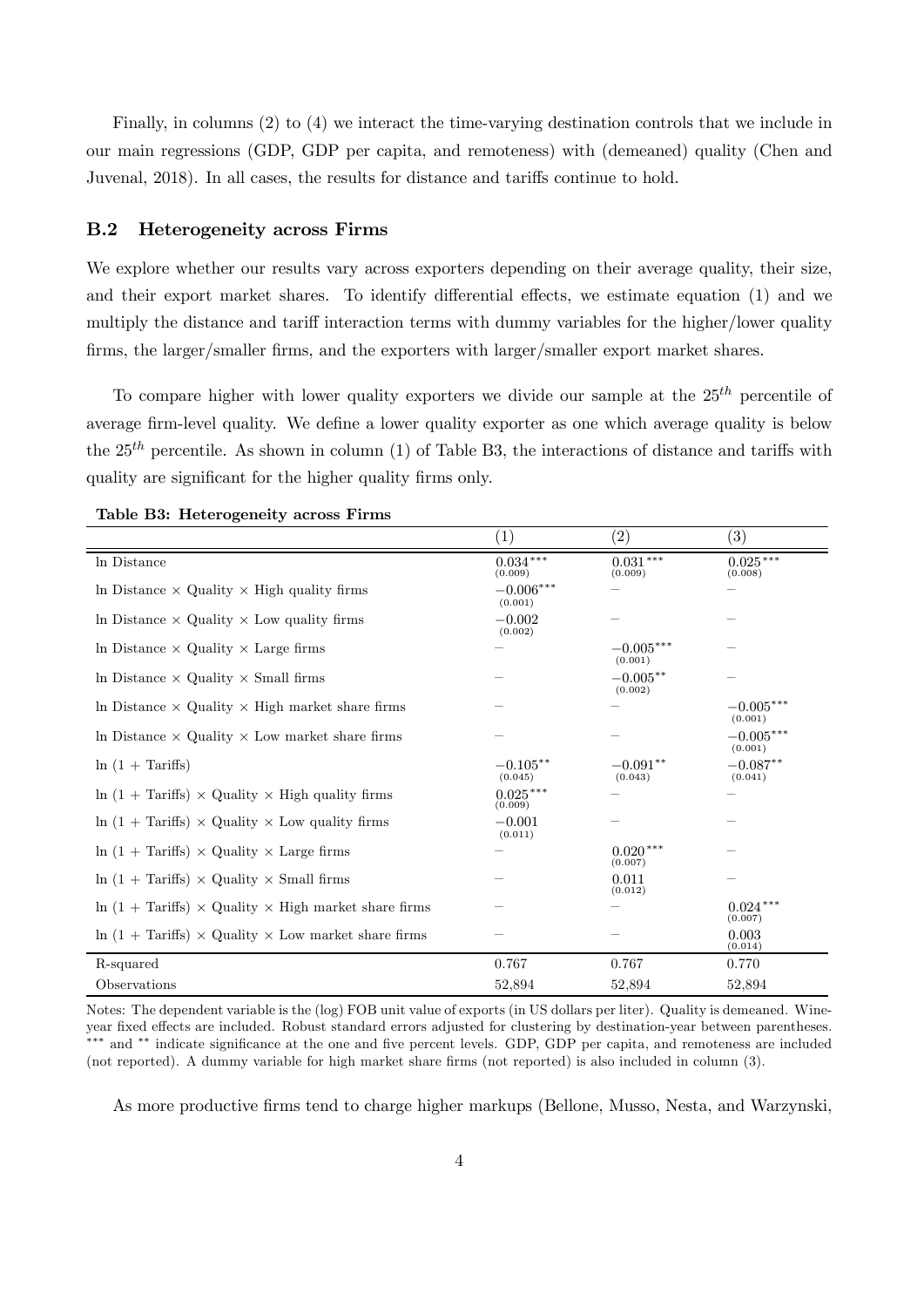$2014$ ; Berman, Martin, and Mayer,  $2012$ ; Melitz and Ottaviano,  $2008$ ), we expect these firms to be better able to adjust markups in response to changes in trade costs. Without any data on firm-level productivity, we rely instead on a measure of firm size as it correlates strongly with productivity. We calculate the total volume of exports (in liters) of each firm in each year, and we classify a firm as small if its total exports are below the  $25<sup>th</sup>$  percentile. Column (2) shows that the effect of distance is equally heterogeneous for all firms while the effect of tariffs is heterogeneous for the bigger firms only.

Amiti, Itskhoki, and Konings (2014) and Atkeson and Burstein (2008) argue that exporters have higher markups in the countries where they own a large share of the market, making it easier to adjust markups. We thus expect the effects of trade costs on markups to be more strongly heterogeneous for high market share firms. We construct market shares as each firm's total exports as a share of the total export value of all firms by destination and year. Relative to the  $25<sup>th</sup>$  percentile of market shares, we distinguish between high and low market share firms. In column  $(3)$ , the effect of distance is equally heterogeneous for all firms. Instead, tariffs have heterogeneous effects for the high market share firms only.

### C Robustness

In this section, we check the robustness of our findings. We start by controlling for selection bias across firms. We then use different samples and estimate alternative specifications. We rely on different measures of quality, and aggregate unit values at various frequencies. We also allow for the dynamic adjustment of prices, and estimate the cross-sectional variation of our coefficients.

#### C.1 Selection Bias across Firms

To control for selection bias across firms, we implement the three-step estimator of Harrigan, Ma, and Shlychkov (2015). We construct a balanced sample of all firm-wine-destination-year combinations with positive and zero trade flows, and for each wine we drop the years prior to its vintage year.

In a first step we estimate the probability of entry using a reduced-form probit:

$$
pr(x_{ijk,t} > 0) = \Gamma(\delta_1 \ln dist_j + \delta_2 \ln (1 + tar_{Kj,t}) + \delta_3 z_{j,t} + D_{k,t}),
$$
\n(C1)

where  $x_{ijk,t}$  is the export value and  $D_{k,t}$  are wine-year fixed effects (distance and tariffs can also be interacted with demeaned quality). By estimating (C1) we obtain the estimated inverse Mills ratio  $\lambda_{ijk,t}$ . In a second step we estimate by OLS a regression for positive export values with  $\lambda_{ijk,t}$  included as an additional regressor:

$$
\ln x_{ijk,t} = \gamma_1 \ln dist_j + \gamma_2 \ln \left( 1 + tar_{Kj,t} \right) + \gamma_3 z_{j,t} + \gamma_4 \hat{\lambda}_{ijk,t} + D_{k,t} + \epsilon_{ijk,t},\tag{C2}
$$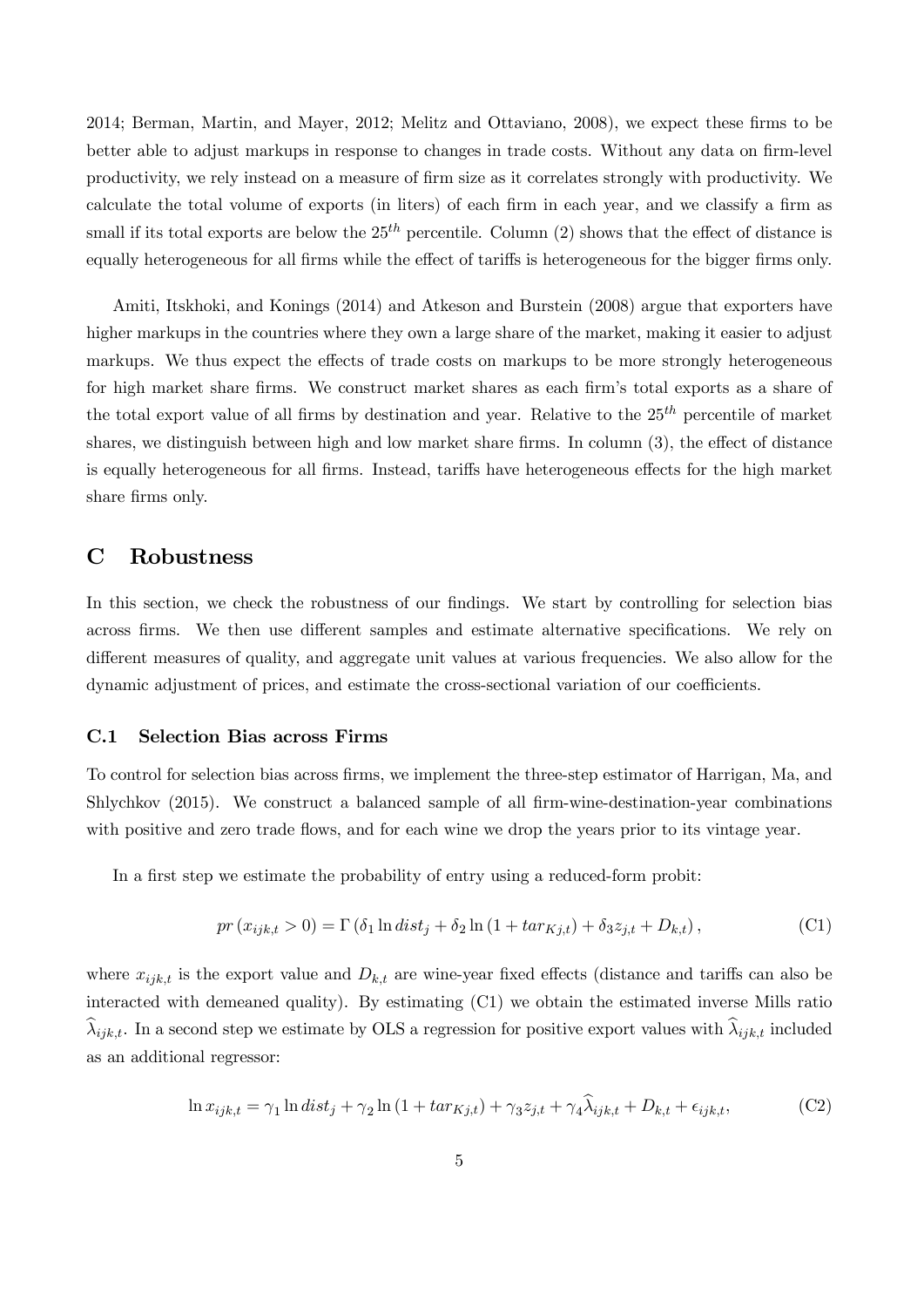and we calculate the quasi-residuals  $\widehat{\kappa}_{ijk,t} = \widehat{\gamma}_4 \lambda_{ijk,t} + \widehat{\epsilon}_{ijk,t} = \ln x_{ijk,t} - \widehat{\gamma}_1 \ln dist_j - \widehat{\gamma}_2 \ln(1 + tar_{Kj,t}) \hat{\gamma}_3 z_{j,t} - D_{k,t}$ . In the final step we add  $\hat{\kappa}_{ijk,t}$  as a selection control in the regression for unit values:

$$
\ln uv_{ijk,t} = \zeta_1 \ln dist_j + \zeta_2 \ln (1 + tar_{Kj,t}) + \zeta_3 z_{j,t} + \zeta_4 \hat{\kappa}_{ijk,t} + D_{k,t} + \varrho_{ijk,t}.
$$
 (C3)

Equations (C1) and (C2) are estimated separately for each wine (and, therefore, only include year fixed effects), while equation  $(C3)$  is regressed on the pooled sample including all wines.

|                                          | $\mathbf{1}$          | $^{\prime}2)$          |
|------------------------------------------|-----------------------|------------------------|
| In Distance                              | $0.029***$<br>(0.009) | $0.029***$<br>(0.009)  |
| In Distance $\times$ Quality             |                       | $-0.005***$<br>(0.001) |
| $\ln(1 + \text{Tariffs})$                | $-0.094**$<br>(0.040) | $-0.093**$<br>(0.041)  |
| $\ln(1 + \text{Tariffs}) \times$ Quality |                       | $0.018***$<br>(0.008)  |
| Selection control                        | $0.048***$<br>(0.010) | $0.048***$<br>(0.010)  |
| R-squared                                | 0.769                 | 0.769                  |
| Observations                             | 43,726                | 43,726                 |

Table C1: Selection Bias across Firms

Notes: The dependent variable is the (log) FOB unit value of exports (in US dollars per liter). Quality is demeaned. Wineyear fixed effects are included. Robust standard errors adjusted for clustering by destination-year between parentheses. \*\*\* and \*\* indicate significance at the one and five percent levels. Estimates are obtained using the three-step procedure of Harrigan et al. (2015). GDP, GDP per capita, and remoteness are included (not reported).

The results of the three-step selection correction procedure, with third-stage standard errors clustered by destination-year, are reported in Table C1. The samples are smaller in size compared to the ones we use for our main regressions because some first-stage probit regressions failed to converge.

The positive coefficients on the selection control imply that the correlation between the errors of the regressions for export values and of the regressions for unit values is around five percent. A positive correlation indicates that destination-specific demand shocks are likely to be more important than supply shocks in explaining which markets firms decide to enter (Harrigan et al., 2015). But most importantly, controlling for selection yields results which are both economically and statistically similar to our benchmark findings.

### C.2 Samples and Specifications

Column (1) of Table C2 shows that our results continue to hold when we estimate equation (1) and include wholesalers and retailers in the sample (the share of wine exports handled by intermediaries is only equal to 4.80 percent in 2002 and 5.33 percent in 2009). As each wine can be exported by more than one firm we control for firm-wine-year fixed effects.

The distance shipped by a given wine to a given country may vary depending on the port of exit from Argentina and the shipping mode. To address these concerns, we proceed as follows. First, as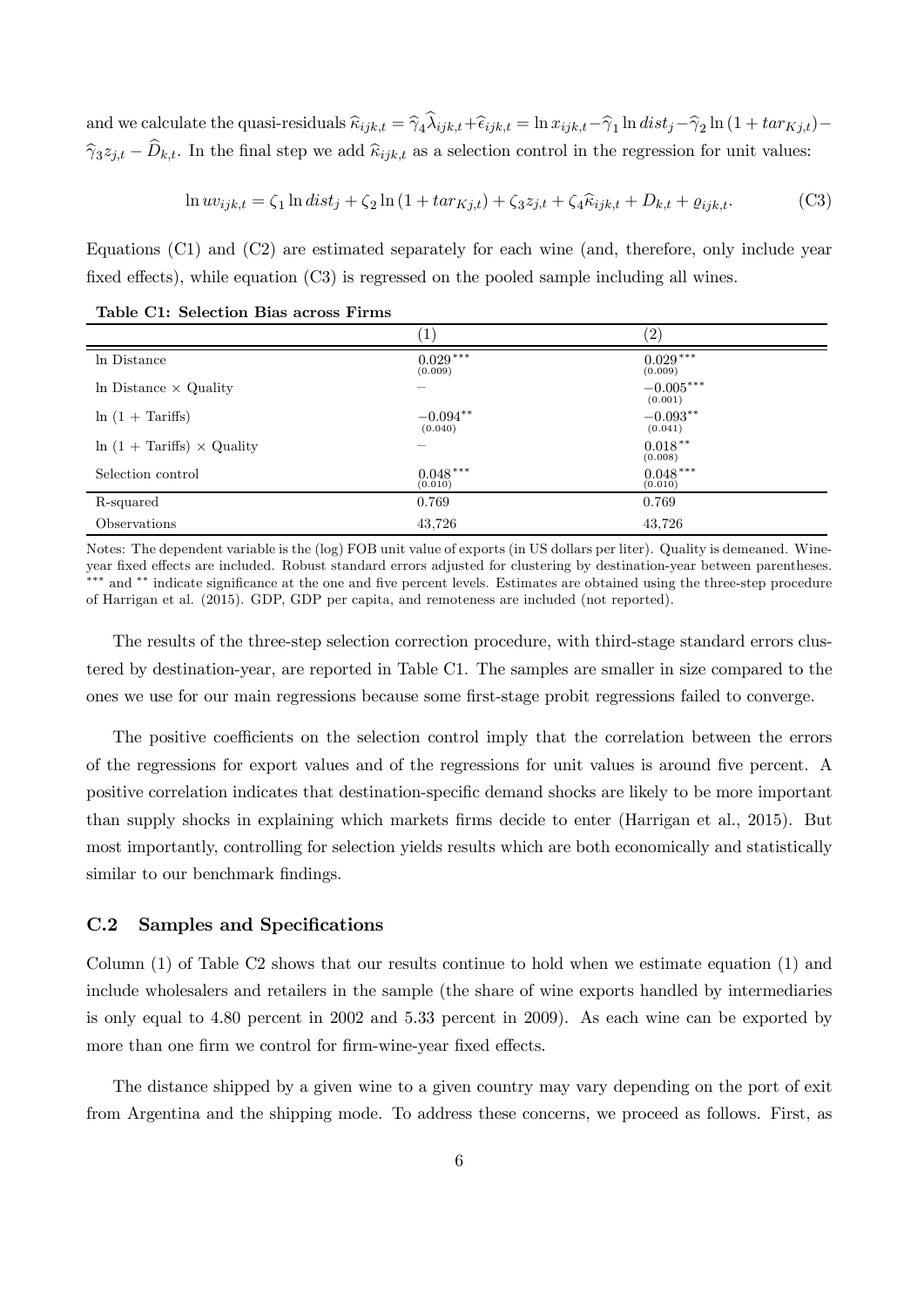|                                          | $\left(1\right)$       | (2)                    | $\left( 3\right)$      | $\left( 4\right)$      | $\left( 5\right)$      |
|------------------------------------------|------------------------|------------------------|------------------------|------------------------|------------------------|
| In Distance                              | $0.031***$<br>(0.009)  | $0.042***$<br>(0.010)  | $0.030***$<br>(0.011)  | $0.013*$<br>(0.007)    | 0.021<br>(0.013)       |
| In Distance $\times$ Quality             | $-0.005***$<br>(0.001) | $-0.004***$<br>(0.001) | $-0.005***$<br>(0.001) | $-0.005***$<br>(0.001) | $-0.004***$<br>(0.001) |
| $\ln(1 + \text{Tariffs})$                | $-0.088**$<br>(0.043)  | $-0.090**$<br>(0.042)  | $-0.117**$<br>(0.057)  | $-0.027$<br>(0.030)    | $-0.101$<br>(0.062)    |
| $\ln(1 + \text{Tariffs}) \times$ Quality | $0.017***$<br>(0.008)  | $0.015***$<br>(0.007)  | $0.017*$<br>(0.009)    | $0.022***$<br>(0.007)  | 0.010<br>(0.007)       |
| Sample                                   | Intermediaries         | Port of exit           | Shipping mode          | Packaging              | Less 4.5 liters        |
| R-squared                                | 0.768                  | 0.783                  | 0.791                  | 0.820                  | 0.712                  |
| Observations                             | 53,204                 | 52.449                 | 32,871                 | 52,873                 | 57,295                 |
| Firm-wine-year fixed effects             | Yes                    | No                     | No                     | No                     | N <sub>o</sub>         |
| Wine-year fixed effects                  | No                     | Yes                    | Yes                    | Yes                    | Yes                    |

Table C2: Samples and Specifications  $(1)$ 

Notes: The dependent variable is the (log) FOB unit value of exports (in US dollars per liter). Quality is demeaned. Robust standard errors adjusted for clustering by destination-year between parentheses. \*\*\*, \*\*, and \* indicate significance at the one, five, and ten percent levels. GDP, GDP per capita, and remoteness are included (not reported).

the NOSIS data set reports the port of exit for each export transaction, we construct a new sample and define a wine according to its name, grape, type, vintage year, and port of exit (we do not observe the port of destination). Second, we extract from the Datamyne data set the shipping mode for Argentinean wine export transactions between 2005 and 2008 (road, air, sea, rail). We merge the NOSIS and Datamyne data sets by shipping permit number, and we define a wine based on its name, grape, type, vintage year, and shipping mode. As shown in columns (2) and (3), controlling for the port of exit from Argentina or for the shipping mode does not alter our conclusions.

The NOSIS data set reports the type of packaging used for shipping. Wines are predominantly exported in boxes or bottles, but they are also shipped in wooden barrels, glass, tin, or tetra pak containers. As prices and markups may vary with the type of packaging used for shipping, in column (4) we define a wine based on its name, grape, type, vintage year, and container type. The effect of tariffs at the mean value of quality is insignificant, but both distance and tariffs have heterogeneous effects on markups. In column  $(5)$  we include the shipments containing less than 4.5 liters in the sample. The effect of distance is heterogeneous across quality levels, while tariffs are insignificant.

In December 2001, Argentina was in a crisis. The government froze all bank accounts and prohibited withdrawals from US dollar-denominated accounts. These measures lasted for a year and the lack of cash availability caused numerous problems for firms. The fixed exchange rate was abandoned, leading to a large depreciation of the peso, and default was declared on most of the country's debt. To account for these events, in column (1) of Table C3 we exclude the year 2002 from the sample. Similarly, to account for the effects of the financial crisis, in column  $(2)$  we exclude the year 2009 from the sample (Chen and Juvenal, 2018). In both cases, our results continue to hold.

In column (3) we show that our results remain robust to excluding Islamic countries from the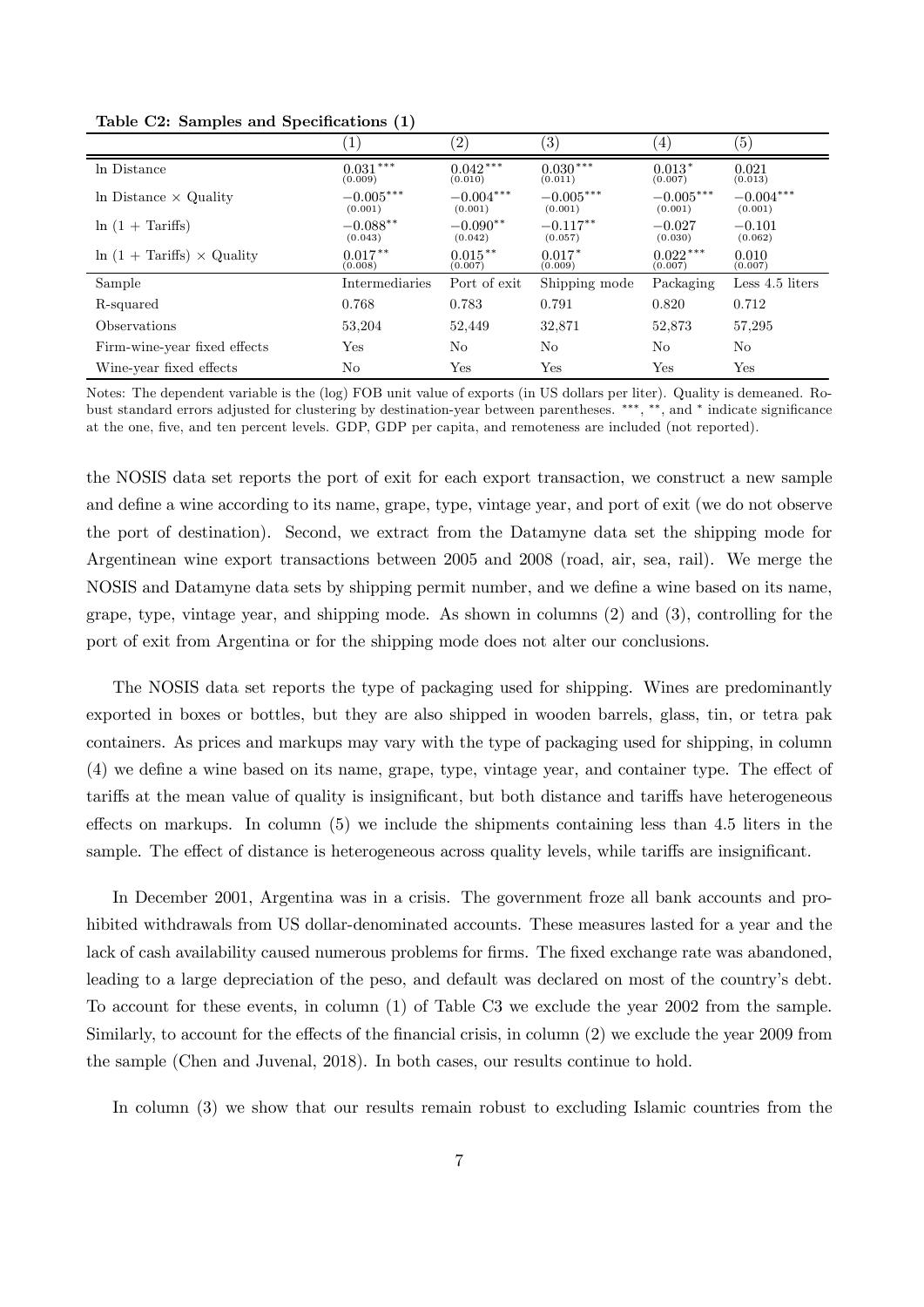sample (due to their low rates of alcohol consumption).<sup>1</sup> In column (4) we account for export volumes and their interaction with (demeaned) quality. This addresses the possibility that the pricing strategies of exporters depend on shipment size. In column (5) we control for the number of years that have elapsed since each wine was first exported to each destination. This aims to account for the building up of a customer base in each destination market.

| л.<br>л.                                 | $\sqrt{ }$             |                        |                        |                        |                        |
|------------------------------------------|------------------------|------------------------|------------------------|------------------------|------------------------|
|                                          |                        | (2)                    | $\left( 3\right)$      | $\left(4\right)$       | $\left( 5\right)$      |
| In Distance                              | $0.032***$<br>(0.009)  | $0.030***$<br>(0.009)  | $0.031***$<br>(0.009)  | $0.047***$<br>(0.010)  | $0.030***$<br>(0.009)  |
| In Distance $\times$ Quality             | $-0.005***$<br>(0.001) | $-0.005***$<br>(0.001) | $-0.005***$<br>(0.001) | $-0.005***$<br>(0.001) | $-0.005***$<br>(0.001) |
| $\ln(1 + \text{Tariffs})$                | $-0.095***$<br>(0.045) | $-0.072*$<br>(0.042)   | $-0.089*$<br>(0.046)   | $-0.055$<br>(0.035)    | $-0.091**$<br>(0.043)  |
| $\ln(1 + \text{Tariffs}) \times$ Quality | $0.020**$<br>(0.008)   | $0.018***$<br>(0.007)  | $0.018***$<br>(0.008)  | $0.021***$<br>(0.008)  | $0.017***$<br>(0.007)  |
| In Export volume                         |                        |                        |                        | $0.048***$<br>(0.008)  |                        |
| In Export volume $\times$ Quality        |                        |                        |                        | $-0.001$<br>(0.001)    |                        |
| Number of years since first export       |                        |                        |                        |                        | $-0.008$<br>(0.008)    |
| Sample                                   | $2003 - 2009$          | $2002 - 2008$          | Excl. Islamic          | <b>Baseline</b>        | <b>Baseline</b>        |
| R-squared                                | 0.768                  | 0.762                  | 0.768                  | 0.777                  | 0.767                  |
| Observations                             | 50,861                 | 43,490                 | 51,925                 | 52,894                 | 52,894                 |

|  |  |  | Table C3: Samples and Specifications (2) |  |  |
|--|--|--|------------------------------------------|--|--|
|--|--|--|------------------------------------------|--|--|

Notes: The dependent variable is the (log) FOB unit value of exports (in US dollars per liter). Quality is demeaned. Wine-year fixed effects are included. \*\*\*, \*\*, and \* indicate significance at the one, five, and ten percent levels. GDP, GDP per capita, and remoteness are included (not reported).

In wine producing countries, wine producers may lobby for protectionism if import competition is strong. Therefore, tariffs may be endogenous. In column  $(1)$  of Table C4 we instrument tariffs and their interaction with quality with each country's wine production and consumption (total and per capita, in liters, Anderson and Nelgen, 2011) interacted with (demeaned) quality (again, we use the logarithm of one plus wine production or wine production per capita to account for the countries not producing wine). The Kleibergen-Paap F statistic (equal to 22, Stock and Yogo, 2005) rejects the null of weak correlation between the instruments and the endogenous regressors. The effect of tariffs at the mean value of quality is insignificant, but tariffs have heterogeneous effects on markups across quality levels.

Estimating a log-linear model by OLS is valid only if the variance of the error term is independent from the regressors. Otherwise, the log transformation prevents the error term from having a zero conditional expectation, leading to inconsistent estimates of the true elasticities. Poisson Pseudo-Maximum Likelihood (PPML) instead delivers consistent coefficient estimates, even in the presence of heteroskedasticity (Head and Mayer, 2014; Santos Silva and Tenreyro, 2006). Column (2) reports PPML estimates. The impact of distance at the mean value of quality is insignificant, but distance and tariffs have heterogeneous effects on markups differentiated by quality.

<sup>&</sup>lt;sup>1</sup>These are Albania, Jordan, Kazakhstan, Malaysia, Maldives, Nigeria, Qatar, Turkey, and the United Arab Emirates.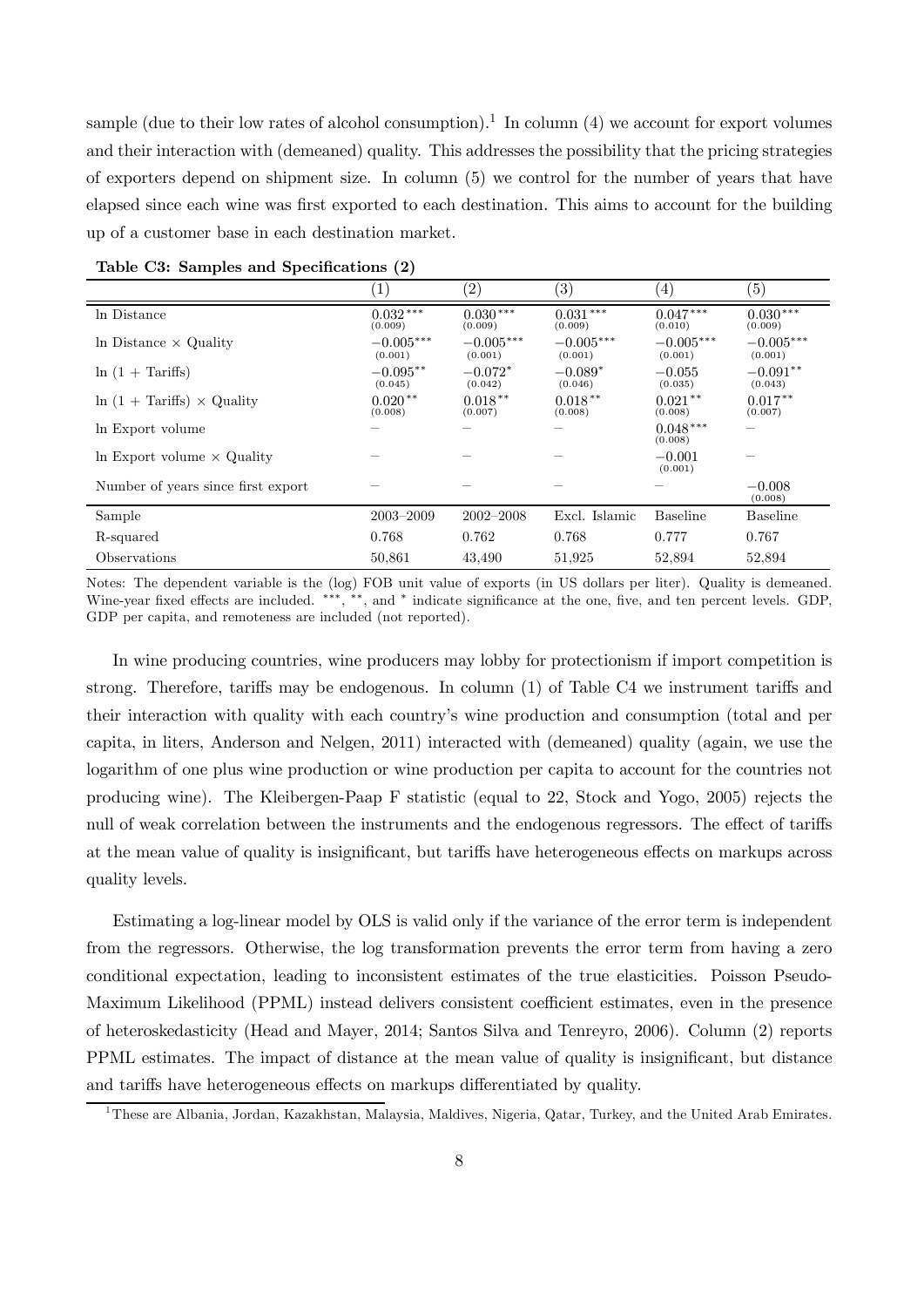Finally, in columns (3) and (4) we show that our results remain robust to clustering standard errors by wine-destination, and to multi-level clustering by firm and destination.

|                                          | $\sim$                 |                        |                        |                        |
|------------------------------------------|------------------------|------------------------|------------------------|------------------------|
|                                          |                        | (2)                    | (3)                    | $\left(4\right)$       |
| In Distance                              | $0.056***$<br>(0.014)  | 0.000<br>(0.009)       | $0.031***$<br>(0.004)  | $0.031**$<br>(0.014)   |
| In Distance $\times$ Quality             | $-0.006***$<br>(0.002) | $-0.004***$<br>(0.001) | $-0.005***$<br>(0.001) | $-0.005***$<br>(0.002) |
| $\ln(1 + \text{Tariffs})$                | $-0.252$<br>(0.153)    | $-0.070**$<br>(0.031)  | $-0.090***$<br>(0.014) | $-0.090*$<br>(0.046)   |
| $\ln(1 + \text{Tariffs}) \times$ Quality | $0.032*$<br>(0.016)    | $0.032***$<br>(0.008)  | $0.017***$<br>(0.004)  | $0.017**$<br>(0.008)   |
| R-squared                                | 0.013                  |                        | 0.767                  | 0.767                  |
| Observations                             | 36,266                 | 52,894                 | 52,894                 | 52,894                 |
| Clustering                               | j, t                   | j, t                   | k, j                   | $i$ and $j$            |
| Estimation                               | IV                     | PPML                   | <b>OLS</b>             | <b>OLS</b>             |

Table C4: Samples and Specifications (3)

Notes: The dependent variable is the (log) FOB unit value of exports (in US dollars per liter) in all columns but the FOB unit value in (2). Quality is demeaned. Wine-year fixed effects are included. \*\*\*, \*\*, and \* indicate significance at the one, five, and ten percent levels. GDP, GDP per capita, and remoteness are included (not reported). In (1), tariffs and their interaction with quality are instrumented with each country's wine production and consumption (total and per capita) and their interactions with quality.

#### C.3 Quality

To check the robustness of our findings to the measurement of quality, we first use the time-invariant quality scores published by Robert Parker (Chen and Juvenal, 2016, 2018). Similarly to the Wine Spectator ratings, the Parker ratings are defined on a  $(50,100)$  scale according to the wine's name, grape, type, and vintage year, and a higher score indicates a higher quality. Table C5 describes the Parker classification.

| Table C5: Robert Parker Quality Ratings |                    |
|-----------------------------------------|--------------------|
| Quality bin                             | Ratings $(50,100)$ |
| Extraordinary                           | $96 - 100$         |
| Outstanding                             | $90 - 95$          |
| Above average/very good                 | $80 - 89$          |
| Average                                 | $70 - 79$          |
| Below average                           | $60 - 69$          |

Note: Robert Parker classifies the quality scores into six different bins.

Unacceptable 50–59

When we merge the wines from the customs data set with the Parker ratings by name, grape, type, and vintage year, we observe 151 firms, 3,103 wines, and 89 destination countries. This sample represents 24 percent of the total value of wine exports between 2002 and 2009. The quality scores vary between 72 and 98 (i.e., we only observe four of the six bins listed in Table C5). The mean absolute difference between the Wine Spectator and Parker ratings is equal to 2.02, with a standard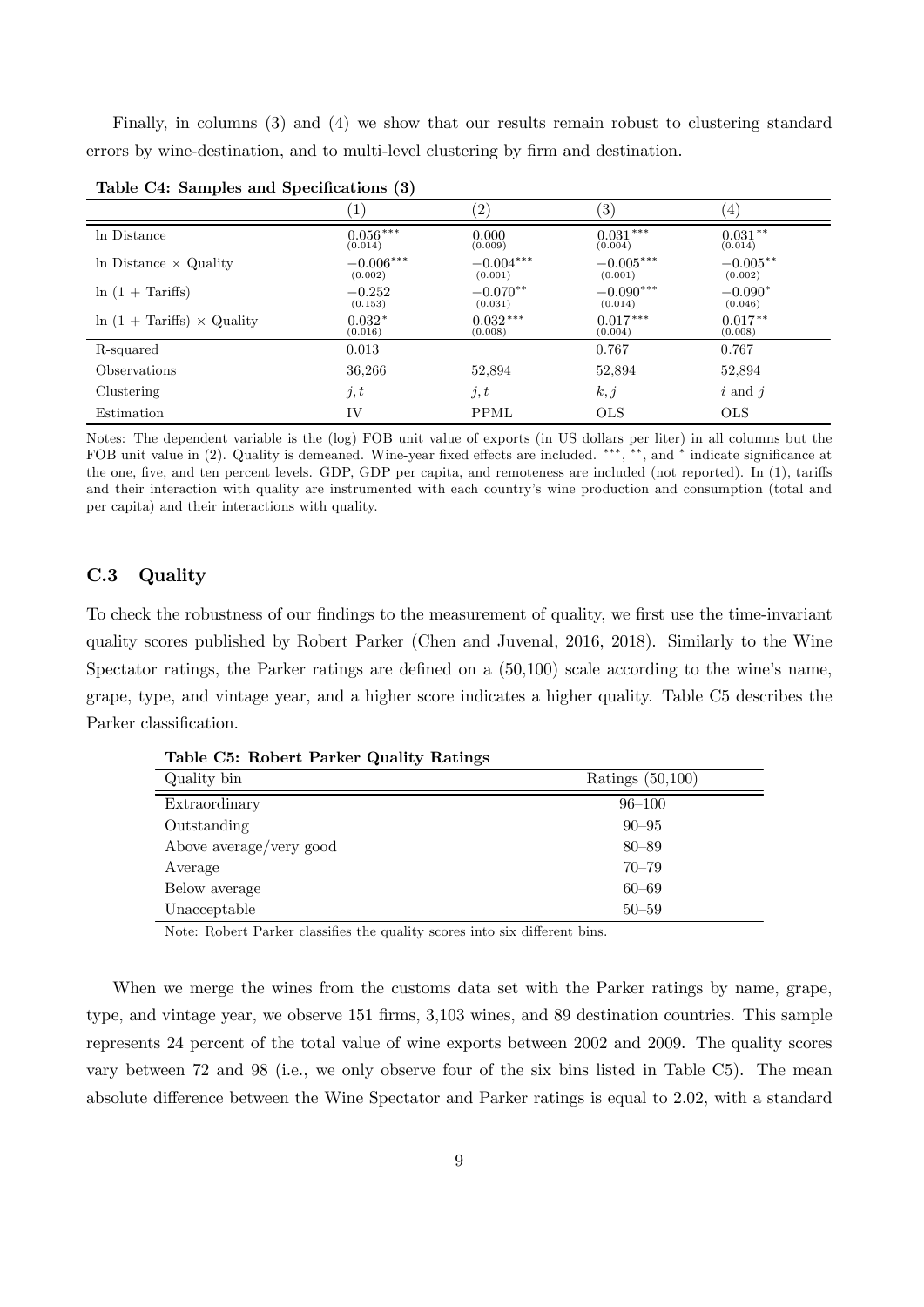deviation of 3.24. Still, the two ratings are positively correlated as Pearson's correlation is equal to 0.53 while Kendall's correlation index of concordance is 0.36. Column (1) of Table C6 shows that our results continue to hold when we interact distance and tariffs with the (demeaned) Parker ratings (at the mean value of quality the tariff elasticity is insignificant).

In column (2) we rescale the Wine Spectator ratings between one and six. Each value corresponds to one of the Wine Spectator bins (Table 1), and a larger value indicates a higher quality. Column (3) excludes "Great" wines from the sample. Column (4) excludes the US from the sample as the Wine Spectator is a US-based rating and may therefore not capture taste preferences for quality in other countries (Parker is also US based). Overall, our results continue to hold (only the interaction between tariffs and demeaned quality is insignificant in column 4).

In column (5) we classify the "Very good," "Outstanding," and "Great" wines as high quality, the "Not recommended," "Mediocre," and "Good" ones as low quality, and we let the coefficients on the distance and tariff interaction terms vary between the two quality categories. The effects of distance and tariffs are equally heterogeneous for the higher and for the lower quality categories.

|                                                 | (1)                   | $\left( 2\right)$      | $\left( 3\right)$          | $\left( 4\right)$      | $\left( 5\right)$      |
|-------------------------------------------------|-----------------------|------------------------|----------------------------|------------------------|------------------------|
| In Distance                                     | $0.033***$<br>(0.010) | $0.031***$<br>(0.009)  | $0.031^{\,***}$<br>(0.009) | $0.031***$<br>(0.009)  | $0.031***$<br>(0.009)  |
| In Distance $\times$ Quality                    | $-0.005*$<br>(0.003)  | $-0.024***$<br>(0.005) | $-0.005***$<br>(0.001)     | $-0.004***$<br>(0.001) |                        |
| $\ln(1 + \text{Tariffs})$                       | $-0.065$<br>(0.041)   | $-0.091**$<br>(0.042)  | $-0.090**$<br>(0.043)      | $-0.100**$<br>(0.043)  | $-0.089**$<br>(0.043)  |
| $\ln(1 + \text{Tariffs}) \times$ Quality        | $0.027*$<br>(0.014)   | $0.092***$<br>(0.034)  | $0.017**$<br>(0.007)       | 0.009<br>(0.007)       |                        |
| In Distance $\times$ Quality (high)             |                       |                        |                            |                        | $-0.004***$<br>(0.002) |
| In Distance $\times$ Quality (low)              |                       |                        |                            |                        | $-0.004***$<br>(0.002) |
| $\ln(1 + \text{Tariffs}) \times$ Quality (high) |                       |                        |                            |                        | $0.025***$<br>(0.011)  |
| $\ln(1 + \text{Tariffs}) \times$ Quality (low)  |                       |                        |                            |                        | $0.026***$<br>(0.012)  |
| Sample                                          | <b>Baseline</b>       | <b>Baseline</b>        | Excl. "Great"              | Excl. US               | <b>Baseline</b>        |
| Quality                                         | Parker                | WS [1,6]               | WS                         | WS                     | WS                     |
| R-squared                                       | 0.765                 | 0.767                  | 0.764                      | 0.770                  | 0.767                  |
| Observations                                    | 26,258                | 52,894                 | 52,776                     | 46,693                 | 52,894                 |

Table C6: Quality (1)

Notes: The dependent variable is the (log) FOB unit value of exports (in US dollars per liter). Quality is demeaned. Wineyear fixed effects are included. Robust standard errors adjusted for clustering by destination-year between parentheses. \*\*\*, \*\*, and \* indicate significance at the one, five, and ten percent levels. "WS" stands for Wine Spectator. GDP, GDP per capita, and remoteness are included (not reported).

As endogeneity could arise due to measurement error in the quality ratings (Chen and Juvenal, 2016, 2018), in column (1) of Table C7 we use the Parker scores to instrument the Wine Spectator ratings (both demeaned and interacted with distance and tariffs) under the assumption that their measurement errors are uncorrelated. The Kleibergen-Paap F statistic (equal to 1,228, Stock and Yogo, 2005) rejects the null of weak correlation between the instruments and the endogenous regressors.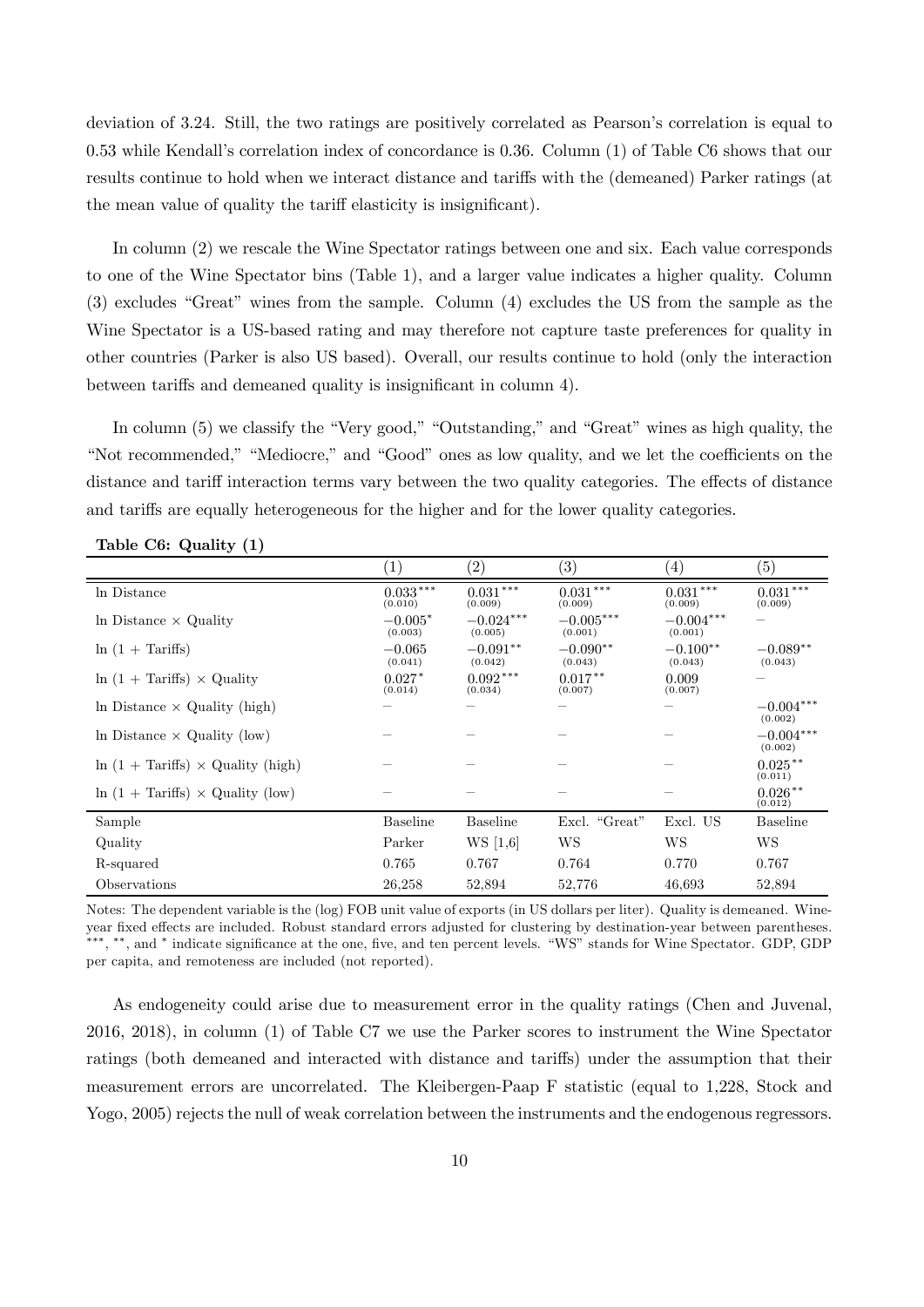|                                                    | $\left( 1\right)$     | (2)                    | $\left( 3\right)$          | $\left(4\right)$      |
|----------------------------------------------------|-----------------------|------------------------|----------------------------|-----------------------|
| In Distance                                        | $0.035***$<br>(0.010) | $0.051***$<br>(0.011)  | $0.027***$<br>(0.009)      | 0.004<br>(0.010)      |
| In Distance $\times$ Quality                       | $-0.006*$<br>(0.003)  | $-0.005***$<br>(0.001) | $-0.005***$<br>(0.001)     | $-0.003**$<br>(0.001) |
| $\ln(1 + \text{Tariffs})$                          | $-0.071*$<br>(0.041)  | $-0.074*$<br>(0.039)   | $-0.097**$<br>(0.047)      | $-0.116**$<br>(0.052) |
| $\ln(1 + \text{Tariffs}) \times$ Quality           | $0.032*$<br>(0.018)   | $0.017***$<br>(0.007)  | $0.018***$<br>(0.008)      | $0.018*$<br>(0.010)   |
| In Distance $\times$ Estimated quality             |                       | $-0.012*$<br>(0.006)   |                            |                       |
| $\ln(1 + \text{Tariffs}) \times$ Estimated quality |                       | 0.071<br>(0.069)       |                            |                       |
| Estimated quality                                  |                       | $0.118**$<br>(0.047)   |                            |                       |
| Sample                                             | <b>Baseline</b>       | <b>Baseline</b>        | Excl. vintage <sub>t</sub> | Excl. vintage $t/t+1$ |
| Quality                                            | WS                    | Est./WS                | WS                         | WS                    |
| R-squared                                          | 0.011                 | 0.768                  | 0.757                      | 0.727                 |
| Observations                                       | 26,258                | 51,726                 | 46,452                     | 27,976                |
| Estimation                                         | IV                    | <b>OLS</b>             | <b>OLS</b>                 | <b>OLS</b>            |

Notes: The dependent variable is the (log) FOB unit value of exports (in US dollars per liter). Quality is demeaned. Wineyear fixed effects are included. Robust standard errors adjusted for clustering by destination-year between parentheses. \*\*\*, \*\*, and \* indicate significance at the one, five, and ten percent levels. "WS" stands for Wine Spectator. In  $(1)$ , the Wine Spectator ratings are instrumented with the Parker ratings (both interacted with distance and tariffs). In (2), in addition to accounting for the effects of the Wine Spectator ratings we also control for the effects of quality estimated using Khandelwal's (2010) methodology. GDP, GDP per capita, and remoteness are included (not reported).

Based on Khandelwal's (2010) methodology, we estimate quality for each 6-digit HS-level wine product category by firm-destination-year. In column  $(2)$  we interact distance and tariffs with estimated quality but also with the Wine Spectator ratings (both demeaned). The coefficients on the interactions with the Wine Spectator ratings are significant and with expected signs. Instead, the coefficient on the interaction between distance and estimated quality is significant at the 10 percent level only, while the one on the interaction between tariffs and estimated quality is insignificant. This finding most likely reflects that the Khandelwal (2010) measure embodies not only quality but also consumer tastes (the correlation between estimated quality and the Wine Spectator ratings in our sample is only equal to  $6.1$  percent).

Finally, when building up our sample we match the quality ratings with all the export transactions that we observe for each wine in the customs data set. It might be, however, that the quality ratings are released only after the first shipments take place. To address this issue, for each wine we exclude from the sample the observations in the year of production. Column (3) shows that our results remain robust. In column (4) we further exclude for each wine the observations in the year following the year of production (i.e., for a wine with a vintage year 2004, we exclude the years 2004 and 2005 from the sample). This restriction reduces our sample size by half. The effect of distance at the mean value of quality is insignificant, but distance and tariffs continue to have heterogeneous effects on markups differentiated by quality.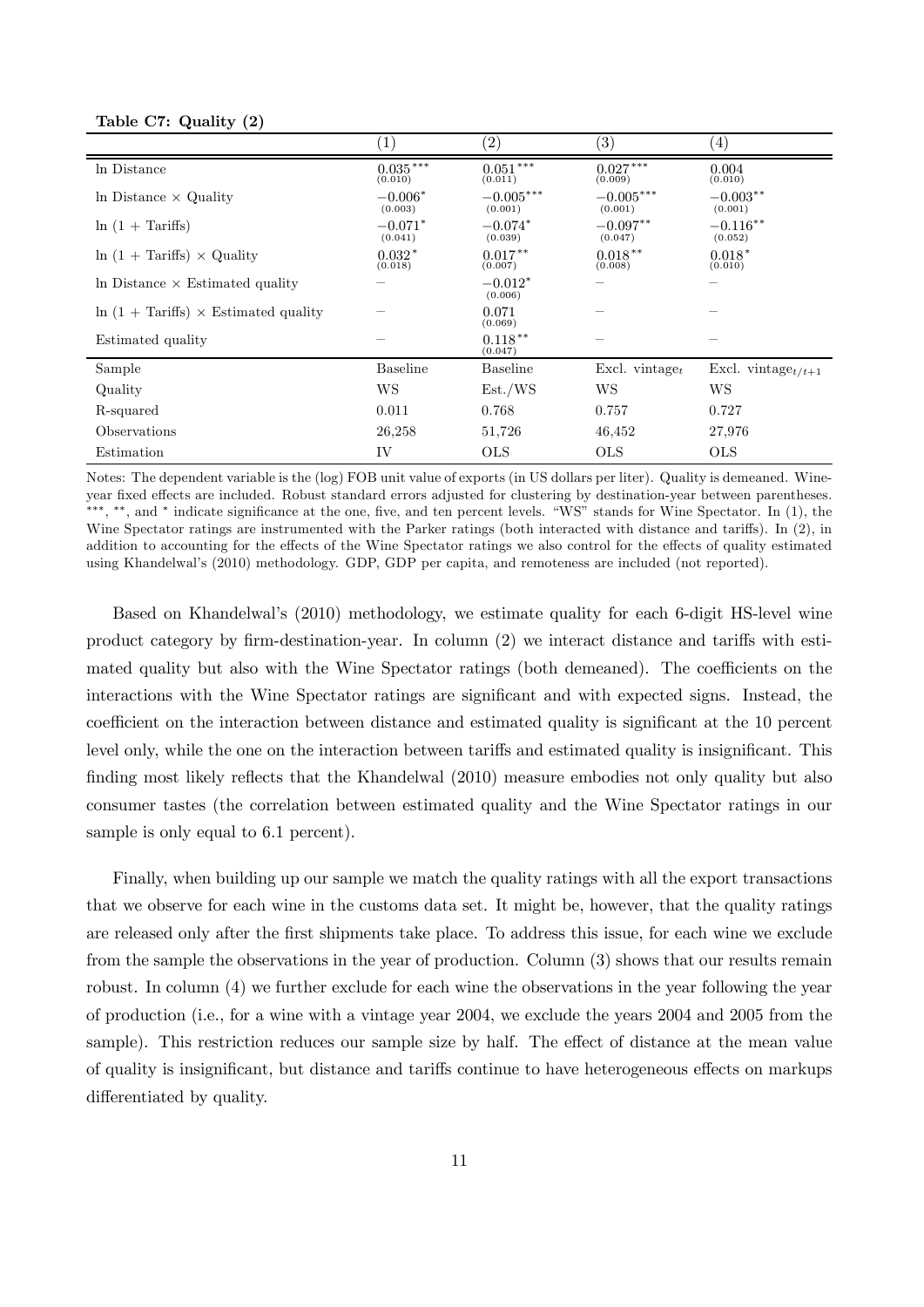#### C.4 Data Frequency

In columns (1) and (2) of Table C8 we measure unit values at quarterly and monthly frequency, and we include wine-quarter-year and wine-month-year fixed effects, respectively. In column (3) we use unit values at the transaction level. We control for wine-month-year fixed effects as wine-transaction date fixed effects would otherwise significantly reduce the sample size by restricting the sample to the wines exported to more than one destination on the same day only. Standard errors are clustered at the destination-year level. Markups rise with distance, especially for lower quality exports. The effect of tariffs is insignificant at the mean value of quality, but it is weaker for higher quality exports.

|                                          | $\left  \right $       | $\left( 2\right)$      | (3)                    |
|------------------------------------------|------------------------|------------------------|------------------------|
| In Distance                              | $0.033***$<br>(0.008)  | $0.040***$<br>(0.008)  | $0.031***$<br>(0.008)  |
| In Distance $\times$ Quality             | $-0.005***$<br>(0.001) | $-0.005***$<br>(0.001) | $-0.006***$<br>(0.001) |
| $\ln(1 + \text{Tariffs})$                | $-0.060$<br>(0.037)    | $-0.028$<br>(0.033)    | 0.011<br>(0.032)       |
| $\ln(1 + \text{Tariffs}) \times$ Quality | $0.012*$<br>(0.006)    | $0.013***$<br>(0.006)  | $0.012***$<br>(0.006)  |
| Frequency                                | Quarterly              | Monthly                | Transaction level      |
| R-squared                                | 0.792                  | 0.812                  | 0.741                  |
| Observations                             | 71,034                 | 77,605                 | 149,875                |
| Fixed effects                            | Wine-quarter-year      | Wine-month-year        | Wine-month-year        |

|  |  |  | Table C8: Data Frequency |
|--|--|--|--------------------------|
|--|--|--|--------------------------|

Notes: The dependent variable is the (log) FOB unit value of exports (in US dollars per liter). Quality is demeaned. Robust standard errors adjusted for clustering by destination-year between parentheses. \*\*\*, \*\*, and \* indicate significance at the one, five, and ten percent levels. GDP, GDP per capita, and remoteness are included (not reported).

#### C.5 Price Dynamics

As wine is a durable good, we account for the dynamic adjustment of prices in three different ways.

|                                          | $\left(1\right)$ | (2)         | (3)         |
|------------------------------------------|------------------|-------------|-------------|
| Lagged unit value                        | $0.343***$       | $0.311***$  | $0.249***$  |
|                                          | (0.027)          | (0.023)     | (0.018)     |
| In Distance                              | $-0.001$         | $-0.002$    | $-0.005$    |
|                                          | (0.007)          | (0.007)     | (0.008)     |
| In Distance $\times$ Quality             | $-0.003**$       | $-0.004***$ | $-0.004***$ |
|                                          | (0.001)          | (0.001)     | (0.001)     |
| $\ln(1 + \text{Tariffs})$                | $-0.042$         | $-0.027$    | $-0.037$    |
|                                          | (0.036)          | (0.036)     | (0.037)     |
| $\ln(1 + \text{Tariffs}) \times$ Quality | $0.018***$       | $0.022***$  | $0.021**$   |
|                                          | (0.008)          | (0.008)     | (0.008)     |
| Lag type                                 | One-year lag     | First lag   | Oldest lag  |
| R-squared                                | 0.825            | 0.818       | 0.813       |
| Observations                             | 12.239           | 12,814      | 12,814      |

|  | Table C9: Price Dynamics |  |
|--|--------------------------|--|
|  |                          |  |

Notes: The dependent variable is the (log) FOB unit value of exports (in US dollars per liter). Quality is demeaned. Wineyear fixed effects are included. Robust standard errors adjusted for clustering by destination-year between parentheses. \*\*\* and \*\* indicate significance at the one and five percent levels. GDP, GDP per capita, and remoteness are included (not reported).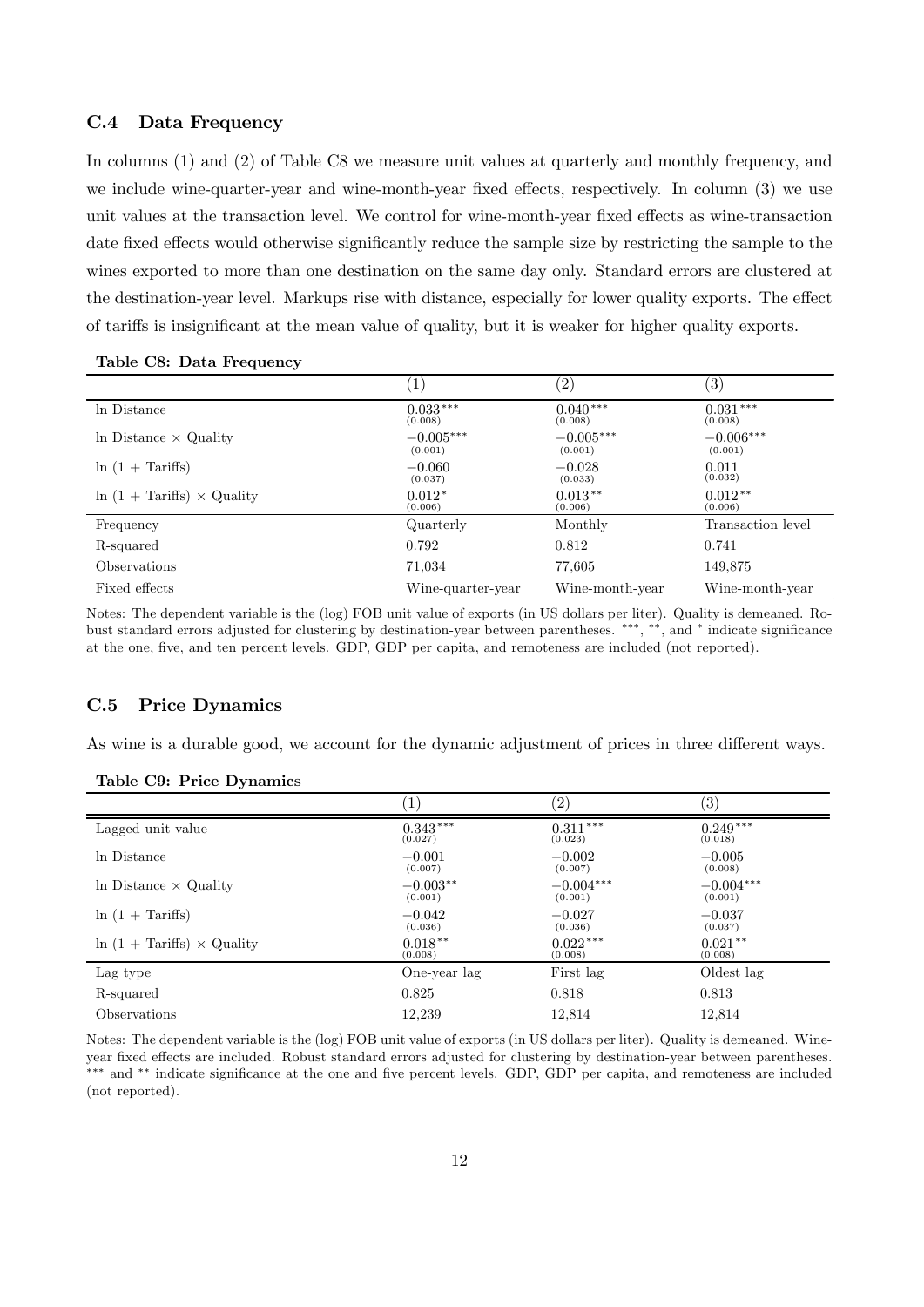In column (1) of Table C9 we simply add to equation (1) a one-year lag on export unit values. In column  $(2)$ , we instead control for the first available lag on export unit values (which can be a one-year lag, a two-year lag, etc.). Lastly, in column (3) we control for the oldest lag available in the sample. The effects of distance and tariffs are insignificant at the mean value of quality, but they continue to be heterogeneous across quality levels. Notice that in all cases, controlling for dynamics significantly reduces the sample size.

#### C.6 Cross-Sectional Estimates

In Table C10 we estimate the cross-sectional variation of our coefficients. We estimate equation  $(1)$ separately for each year in our sample. The coefficients on distance and tariffs and their interactions with quality are not significant in all years, but when they are they indicate that markups rise with distance, fall with tariffs, and these effects are weaker for higher quality exports.

| Lable CTV. Cross-Sectional Estimates     |            |         |            |                |            |            |             |             |
|------------------------------------------|------------|---------|------------|----------------|------------|------------|-------------|-------------|
|                                          | 2002       | 2003    | 2004       | 2005           | 2006       | 2007       | 2008        | 2009        |
| ln Distance                              | 0.040      | 0.037   | 0.028      | 0.038          | 0.006      | $0.047***$ | $0.038**$   | 0.037       |
|                                          | (0.027)    | (0.036) | (0.028)    | (0.030)        | (0.025)    | (0.022)    | (0.015)     | (0.025)     |
| $\ln$ Distance $\times$ Quality          | $-0.009**$ | 0.001   | $-0.009**$ | $-0.007^{***}$ | $-0.006**$ | $-0.004**$ | $-0.004***$ | $-0.007***$ |
|                                          | (0.004)    | (0.006) | (0.004)    | (0.002)        | (0.003)    | (0.002)    | (0.002)     | (0.003)     |
| $ln(1 + Tariffs)$                        | 0.180      | 0.018   | 0.049      | $-0.326*$      | $-0.016$   | $-0.112$   | $-0.100$    | $-0.227*$   |
|                                          | (0.183)    | (0.043) | (0.180)    | (0.163)        | (0.120)    | (0.087)    | (0.071)     | (0.132)     |
| $\ln(1 + \text{Tariffs}) \times$ Quality | $-0.027$   | 0.007   | $0.055***$ | $0.028*$       | $0.032*$   | 0.009      | $0.037**$   | 0.023       |
|                                          | (0.021)    | (0.012) | (0.017)    | (0.014)        | (0.017)    | (0.013)    | (0.018)     | (0.022)     |
| R-squared                                | 0.732      | 0.681   | 0.713      | 0.728          | 0.754      | 0.775      | 0.823       | 0.789       |
| Observations                             | 2.033      | 3.368   | 4.478      | 6.144          | 7.667      | 9.559      | 10.241      | 9.404       |

Table C10: Cross-Sectional Estimates

Notes: The dependent variable is the (log) FOB unit value of exports (in US dollars per liter). Quality is demeaned. Wine fixed effects are included. Robust standard errors adjusted for clustering by destination between parentheses. \*\*\*, \*\*, and \* indicate significance at the one, five, and ten percent levels. GDP, GDP per capita, and remoteness are included (not reported).

## D Export Volumes

We investigate the heterogeneous effects of distance and tariffs on export volumes across quality levels. As only explaining positive trade flows generates a selection bias, we construct a balanced sample of all firm-wine-destination-year combinations with positive and zero trade flows (and for each wine we drop the years prior to its vintage year). We then estimate the following reduced-form regression by PPML (Head and Mayer, 2014; Santos Silva and Tenreyro, 2006):

$$
q_{ijk,t} = \exp(\xi_1 \ln dist_j + \xi_2 \ln dist_j \times quality_k + \xi_3 \ln (1 + tar_{Kj,t})
$$
  
+
$$
\xi_4 \ln (1 + tar_{Kj,t}) \times quality_k + \xi_5 z_{j,t} + D_{k,t}) + \nu_{ijk,t},
$$
 (D1)

where  $q_{ijk,t}$  is the export volume (in liters) and quality is demeaned.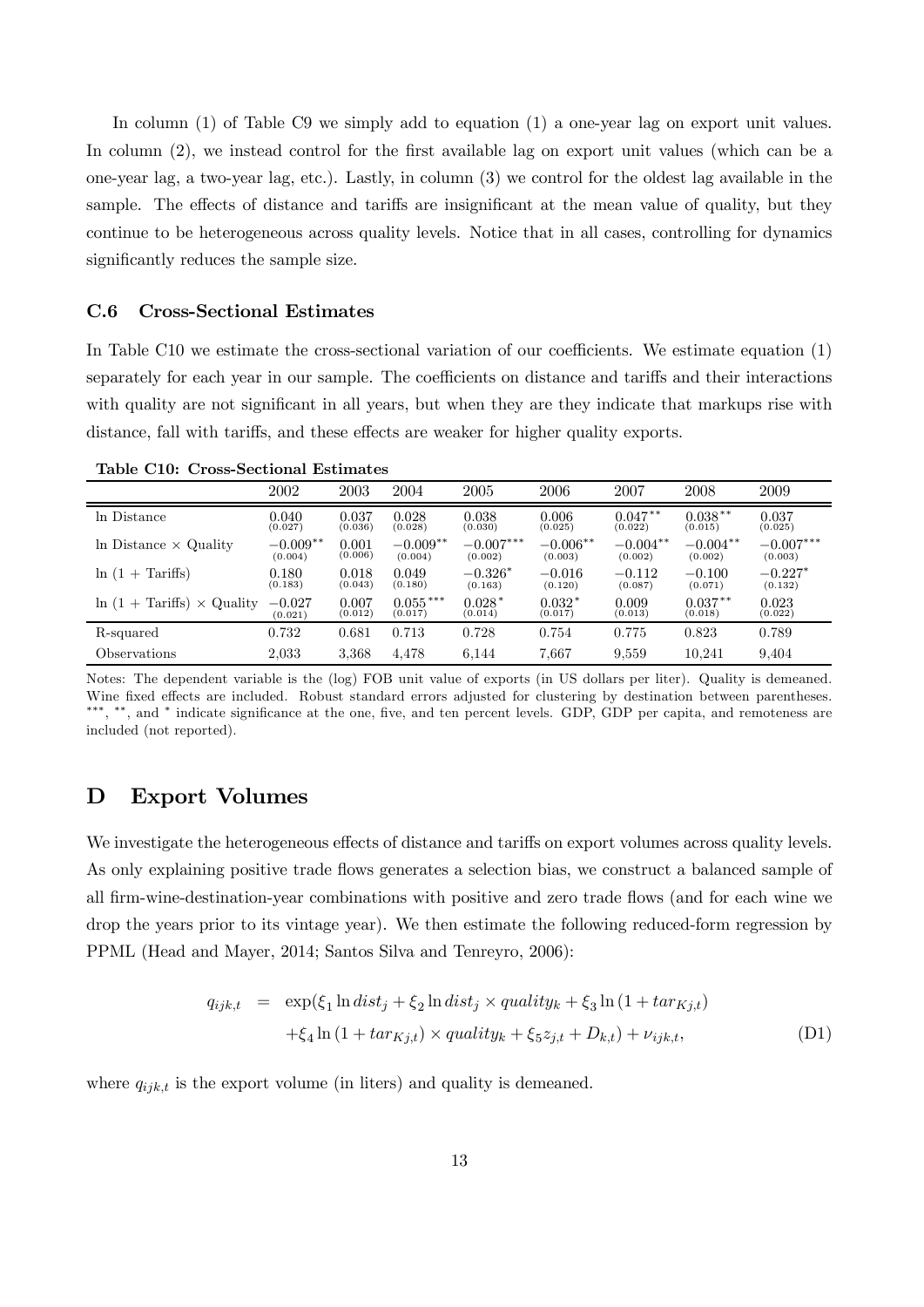| Table D1: Export Volumes |  |  |
|--------------------------|--|--|
|--------------------------|--|--|

|                                          | $\left( 1\right)$      | $\left( 2\right)$      |
|------------------------------------------|------------------------|------------------------|
| In Distance                              | $-1.014***$<br>(0.115) | $-1.013***$<br>(0.115) |
| In Distance $\times$ Quality             |                        | $0.023***$<br>(0.006)  |
| $\ln(1 + \text{Tariffs})$                | $-1.762***$<br>(0.647) | $-1.798***$<br>(0.611) |
| $\ln(1 + \text{Tariffs}) \times$ Quality |                        | $-0.187***$<br>(0.044) |
| In Remoteness                            | $-0.521**$<br>(0.217)  | $-0.529**$<br>(0.213)  |
| ln GDP                                   | $0.702***$<br>(0.035)  | $0.702***$<br>(0.035)  |
| $ln$ GDP/capita                          | $1.090***$<br>(0.104)  | $1.089***$<br>(0.103)  |
| Observations                             | 1,012,567              | 1,012,567              |

Notes: The dependent variable is the export volume (in liters). Quality is demeaned. Wine-year fixed effects are included. Robust standard errors adjusted for clustering by destination-year between parentheses. \*\*\* and \*\* indicate significance at the one and five percent levels.

As shown in Table D1, exports fall with distance and tariffs (column 1). A higher quality reduces the magnitude of the distance elasticity, and increases the magnitude of the tariff elasticity (column 2).<sup>2</sup> Firms export more to richer and larger markets, and less to remote destinations.

According to the estimates of column (2), at the mean,  $5<sup>th</sup>$ , and  $95<sup>th</sup>$  percentiles of the quality distribution the distance elasticity is equal to  $-1.013$ ,  $-1.164$ , and  $-0.868$ , while the tariff elasticity is equal to  $-1.798$ ,  $-0.556$  (insignificant), and  $-2.981$ , respectively.

## E Perceived Elasticity of Demand

As explained in Section 5.2.4, we expect  $\epsilon^{fob}$  to decrease with per-unit trade costs and to increase with ad valorem trade costs. Moreover, these effects should be more modest for higher quality exports. To determine whether these mechanisms are present in our data we estimate (Irarrazabal, Moxnes, and Opromolla, 2015):

$$
\ln q_{ijk,t} = \Psi[\ln uv_{ijk,t} \times \ln dist_j \times quality_k] + \Upsilon[\ln uv_{ijk,t} \times \ln (1 + tar_{Kj,t}) \times quality_k]
$$
  
+ $D_{ij,t} + \varpi_{ijk,t},$  (E1)

where  $q_{ijk,t}$  is the export volume (in liters) of wine k exported by firm i to country j in year t. We include a full set of interactions between unit values, bilateral distance as a proxy for per-unit trade costs, and quality. We also include a full set of interactions between unit values, tariffs as a proxy for ad valorem trade costs, and quality. The vectors of estimated coefficients are denoted by  $\Psi$  and  $\Upsilon$ ,

 $2$ Exports fall with the CIF price, and therefore with distance and tariffs. Distance increases the CIF price directly but also indirectly through the FOB price. As the FOB price rises less for higher quality goods, their exports fall less compared to lower quality exports. Tariffs increase the CIF price directly but also reduce it by lowering the FOB price. As the FOB price falls less for higher quality goods, their exports fall more than lower quality exports.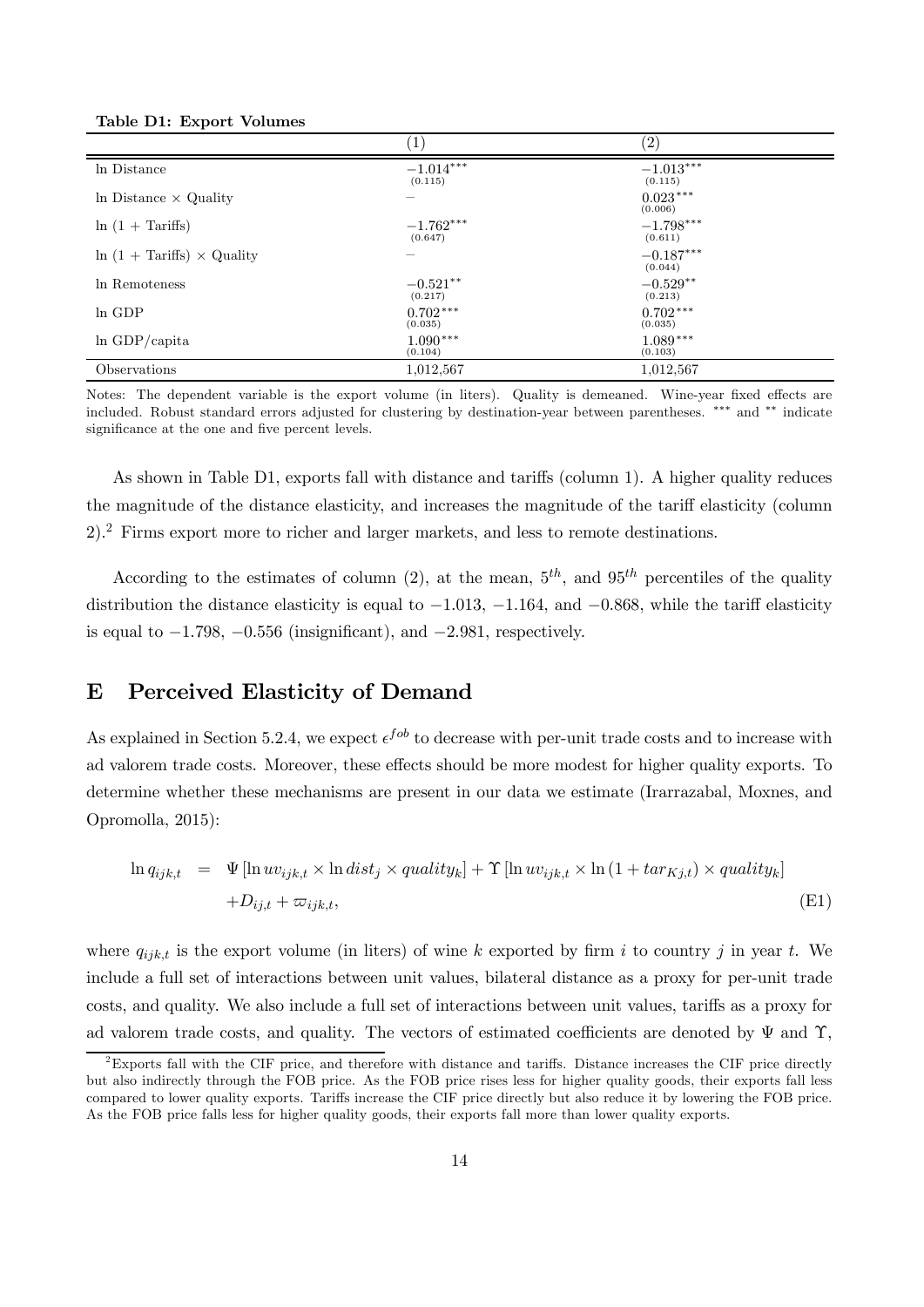respectively.<sup>3</sup> We control for firm-destination-year fixed effects  $D_{ij,t}$ , and robust standard errors are adjusted for clustering at the destination-year level (quality is not demeaned). The demand elasticity  $\epsilon^{fob}$  is then given by:

$$
\epsilon^{fob} = \frac{\partial \ln q_{ijk,t}}{\partial \ln uv_{ijk,t}} = \Psi_1 + \Psi_2 \ln dist_j + \Psi_3 quality_k + \Psi_4 \ln dist_j \times quality_k + \Upsilon_1 \ln (1 + tar_{Kj,t}) + \Upsilon_2 \ln (1 + tar_{Kj,t}) \times quality_k.
$$
\n(E2)

We expect  $\Psi_2 > 0$  such that distance increases the negative  $\epsilon^{fob}$  (i.e.,  $\epsilon^{fob}$  approaches zero), while  $\Psi_4 < 0$  captures that the effect of distance on  $\epsilon^{fob}$  is smaller for higher quality exports. Likewise we expect  $\Upsilon_1$  < 0 such that tariffs decrease the negative  $\epsilon^{fob}$  (i.e.,  $\epsilon^{fob}$  becomes more negative), while  $\Upsilon_2 > 0$  indicates that the effect of tariffs on  $\epsilon^{fob}$  is smaller for higher quality exports.

| Table E1: Perceived Elasticity of Demand |  |  |  |
|------------------------------------------|--|--|--|
|------------------------------------------|--|--|--|

|                                                                           | $\left( 1\right)$       | (2)                     |
|---------------------------------------------------------------------------|-------------------------|-------------------------|
| In Unit value                                                             | $-15.951***$<br>(4.272) | $-17.758***$<br>(4.542) |
| Quality                                                                   | $-0.108$<br>(0.079)     | $-0.293***$<br>(0.093)  |
| $\ln(1 + \text{Tariffs})$                                                 | 8.397<br>(5.287)        | 13.324**<br>(6.540)     |
| In Unit value $\times$ Quality                                            | $0.160***$<br>(0.045)   | $0.200***$<br>(0.051)   |
| In Unit value $\times$ In Distance ( $\Psi_2$ )                           | $2.264***$<br>(0.518)   | $2.232***$<br>(0.580)   |
| In Unit value $\times$ ln (1 + Tariffs) $(\Upsilon_1)$                    | $-6.185*$<br>(3.743)    | $-7.740*$<br>(4.118)    |
| In Distance $\times$ Quality                                              | $0.018*$<br>(0.009)     | $0.041***$<br>(0.012)   |
| $\ln(1 + \text{Tariffs}) \times$ Quality                                  | $-0.170**$<br>(0.067)   | $-0.178**$<br>(0.075)   |
| In Unit value $\times$ In Distance $\times$ Quality ( $\Psi_4$ )          | $-0.024***$<br>(0.006)  | $-0.027***$<br>(0.007)  |
| In Unit value $\times$ ln (1 + Tariffs) $\times$ Quality ( $\Upsilon_2$ ) | $0.070*$<br>(0.041)     | $0.088*$<br>(0.046)     |
| R-squared                                                                 | 0.521                   | 0.013                   |
| Observations                                                              | 57,987                  | 51,000                  |
| Estimation                                                                | <b>OLS</b>              | IV                      |
| Kleibergen-Paap F                                                         |                         | 396.31                  |

Notes: The dependent variable is the (log) export volume (in liters). Firm-destination-year fixed effects are included. Robust standard errors adjusted for clustering by destination-year between parentheses. \*\*\*, \*\*, and \* indicate significance at the one, five, and ten percent levels. In  $(2)$ , unit values (and their interactions) are instrumented with mean unit values (and their interactions).

We address the endogeneity of unit values in equation (E1) by instrumenting, in each time period, the unit value of each wine exported to a given country with its mean unit value on exports to other destinations (Irarrazabal et al., 2015). The mean unit value is exogenous by construction as it excludes the unit value to be instrumented. We also instrument the interaction terms involving unit values

 ${}^{3}$ Instead of quality, Irarrazabal, Moxnes, and Opromolla (2015) include a dummy variable for high-price firms. Also, they only include a full set of interactions between unit values, distance, and the high-price firms dummy variable. If we include a full set of interactions between unit values, distance, tariffs, and quality, the coefficients on the interaction terms that involve both distance and tariffs are insignificant and our conclusions remain similar.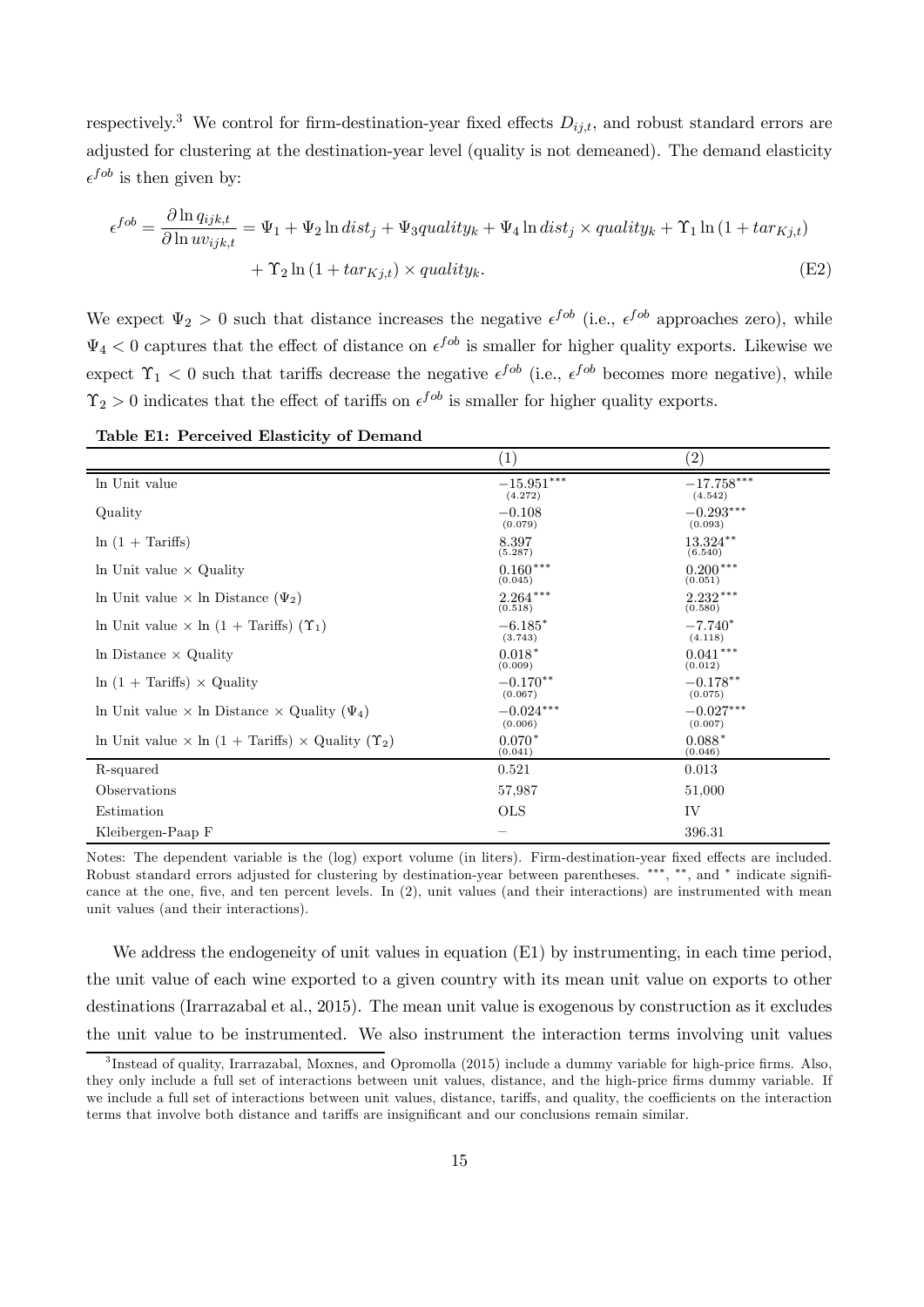with the same interaction terms but with mean unit values.

The results are reported in Table E1. Column (1) reports OLS estimates, while in column (2) we instrument unit values and their interaction terms. The coefficient  $\Psi_2$  on the interaction between unit values and distance is positive, while the coefficient  $\Psi_4$  on the triple interaction between unit values, distance, and quality is negative. Also, the coefficient  $\Upsilon_1$  on the interaction between unit values and tariffs is negative, while the coefficient  $\Upsilon_2$  on the triple interaction between unit values, tariffs, and quality is positive. These results therefore indicate that the magnitude of  $\epsilon^{fob}$  decreases with distance and increases with tariffs, but in both cases the effect is weaker for higher quality exports.

## References

Amiti, M., Itskhoki, O., Konings, J., 2014. Importers, exporters, and exchange rate disconnect. American Economic Review 104 (7), 1942–1978.

Anderson, K., Nelgen, S., 2011. Global Wine Markets, 1961–2009: A Statistical Compendium. University of Adelaide Press, Adelaide.

Atkeson, A., Burstein, A., 2008. Trade costs, pricing-to-market, and international relative prices. American Economic Review 98 (5), 1998–2031.

Bellone, F., Musso, P., Nesta, L., Warzynski, F., 2014. International trade and firm-level markups when location and quality matter. Journal of Economic Geography 16 (1), 67–91.

Berman, N., Martin, P., Mayer, T., 2012. How do different exporters react to exchange rate changes? Quarterly Journal of Economics 127 (1), 437–492.

Chen, N., Juvenal, L., 2016. Quality, trade, and exchange rate pass-through. Journal of International Economics 100, 61–80.

Chen, N., Juvenal, L., 2018. Quality and the Great Trade Collapse. Journal of Development Economics 135, 59–76.

Gaulier, G., Zignago, S., 2010. BACI: International trade database at the product-level. The 1994– 2007 version. CEPII Working Paper 2010–23.

Harrigan, J., Ma, X., Shlychkov, V., 2015. Export prices of US firms. Journal of International Economics 97 (1), 100–111.